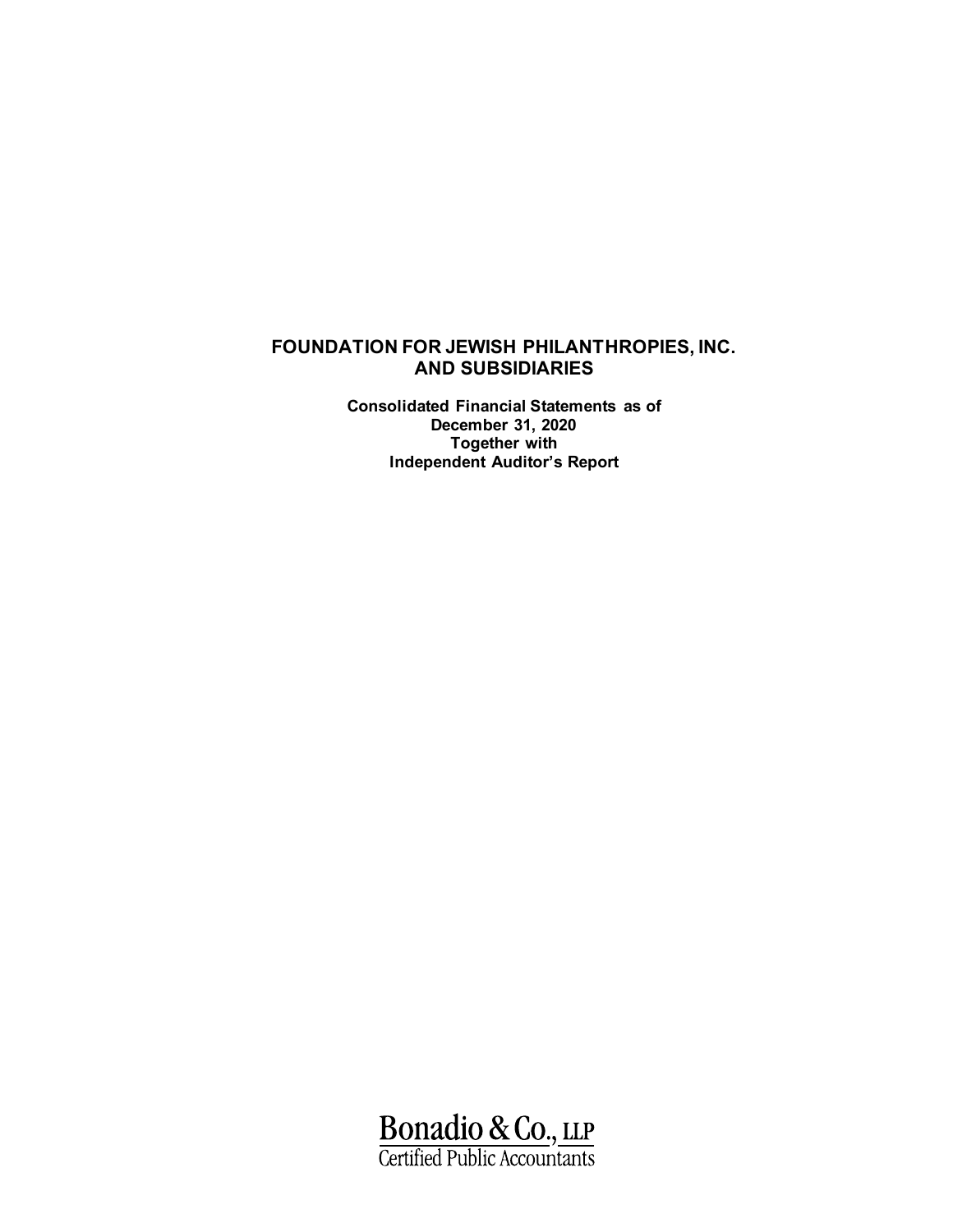## **TABLE OF CONTENTS DECEMBER 31, 2020**

| Independent Auditor's Report                                  | $1 - 2$ |
|---------------------------------------------------------------|---------|
| Consolidated Financial Statements:                            |         |
| <b>Consolidated Statement of Financial Position</b>           | 3       |
| Consolidated Statement of Activities and Change in Net Assets | 4       |
| <b>Consolidated Statement of Functional Expenses</b>          | 5       |
| <b>Consolidated Statement of Cash Flows</b>                   | 6       |
| Notes to Consolidated Financial Statements                    | 7 - 23  |

Page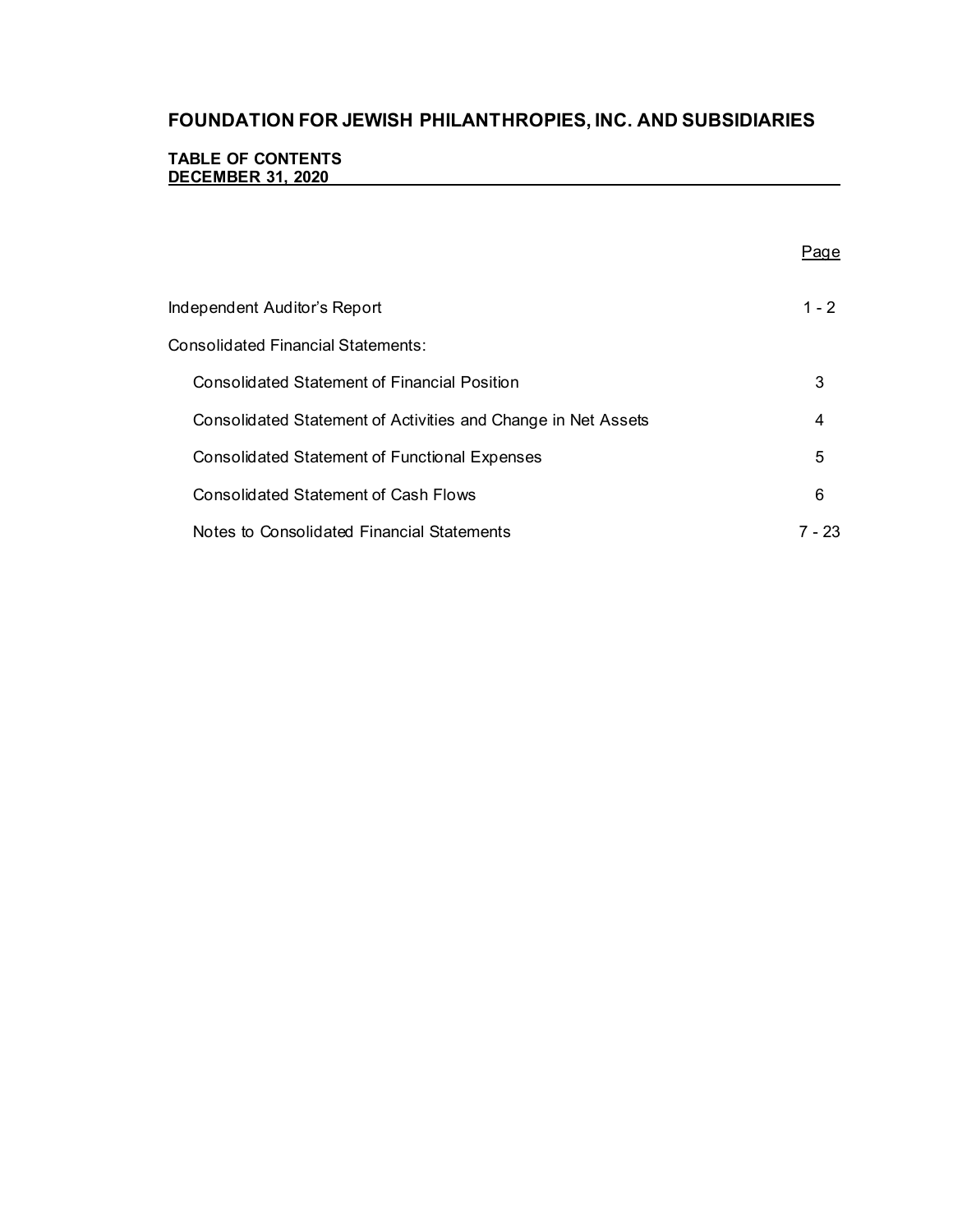## **INDEPENDENT AUDITOR'S REPORT**

June 30, 2021

To the Board of Trustees of Foundation for Jewish Philanthropies, Inc. and Subsidiaries:

#### **Report on the Consolidated Financial Statements**

We have audited the accompanying consolidated financial statements of the Foundation for Jewish Philanthropies, Inc. and Subsidiaries, (New York organizations), which comprise the consolidated statement of financial position as of December 31, 2020, and the related consolidated statements of activities and change in net assets, functional expenses and cash flows for the year then ended, and the related notes to the consolidated financial statements.

#### *Management's Responsibility for the Consolidated Financial Statements*

Management is responsible for the preparation and fair presentation of these consolidated financial statements in accordance with accounting principles generally accepted in the United States of America; this includes the design, implementation, and maintenance of internal control relevant to the preparation and fair presentation of consolidated financial statements that are free from material misstatement, whether due to fraud or error.

#### *Auditor's Responsibility*

Our responsibility is to express an opinion on these consolidated financial statements based on our audit. We conducted our audit in accordance with auditing standards generally accepted in the United States of America. Those standards require that we plan and perform the audit to obtain reasonable assurance about whether the consolidated financial statements are free from material misstatement.

An audit involves performing procedures to obtain audit evidence about the amounts and disclosures in the consolidated financial statements. The procedures selected depend on the auditor's judgment, including the assessment of the risks of material misstatement of the consolidated financial statements, whether due to fraud or error. In making those risk assessments, the auditor considers internal control relevant to the entity's preparation and fair presentation of the consolidated financial statements in order to design audit procedures that are appropriate in the circumstances, but not for the purpose of expressing an opinion on the effectiveness of the entity's internal control. Accordingly, we express no such opinion. An audit also includes evaluating the appropriateness of accounting policies used and the reasonableness of significant accounting estimates made by management, as well as evaluating the overall presentation of the consolidated financial statements.

We believe that the audit evidence we have obtained is sufficient and appropriate to provide a basis for our audit opinion.

1

100 Corporate Parkway Suite 200 Amherst, New York 14226 p (716) 250-6600 f (716) 250-6605

www.bonadio.com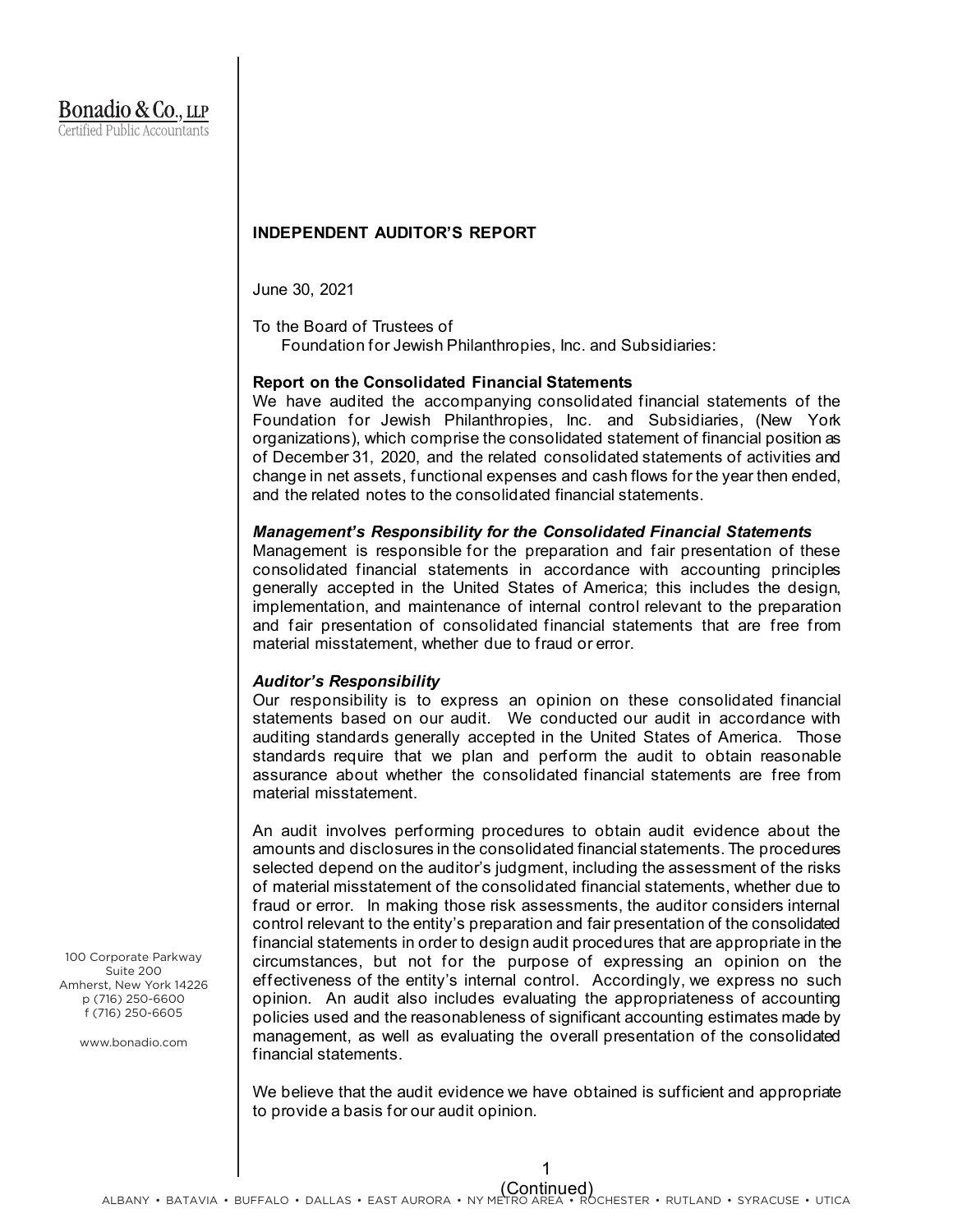## **INDEPENDENT AUDITOR'S REPORT**

(Continued)

### *Opinion*

In our opinion, the consolidated financial statements referred to above present fairly, in all material respects, the financial position of the Foundation for Jewish Philanthropies, Inc. and Subsidiaries as of December 31, 2020, and the changes in their net assets and their cash flows for the year then ended in accordance with accounting principles generally accepted in the United States of America.

## *Report on Summarized Comparative Information*

We have previously audited the Foundation for Jewish Philanthropies, Inc. and Subsidiaries' December 31, 2019 consolidated financial statements, and we expressed an unmodified audit opinion on those audited consolidated financial statements in our report dated June 29, 2020. In our opinion, the summarized comparative information presented herein as of and for the year ended December 31, 2019 is consistent, in all material respects, with the consolidated audited financial statements from which it has been derived.

Bonadio & Co., LLP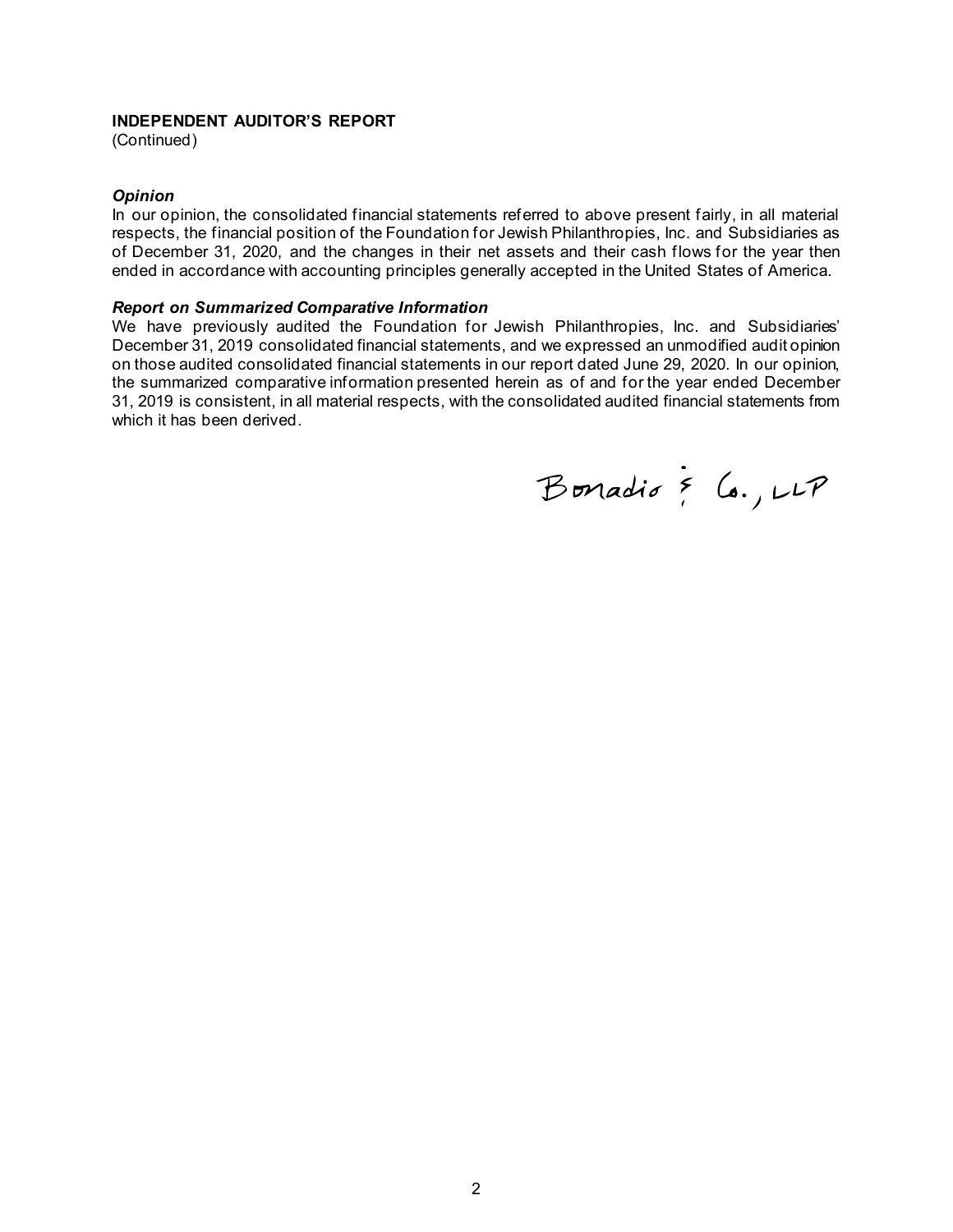## **DECEMBER 31, 2020 CONSOLIDATED STATEMENT OF FINANCIAL POSITION**

(With Comparative Totals for 2019)

|                                                                                                   | 2020              |                          | 2019        |
|---------------------------------------------------------------------------------------------------|-------------------|--------------------------|-------------|
| <b>ASSETS</b>                                                                                     |                   |                          |             |
| Cash and cash equivalents<br>Endowments and pledges receivable, net of allowance of               | \$<br>6,917,949   | \$                       | 15,030,498  |
| \$16,357 in 2020 and \$16,524 in 2019<br>Loans and notes receivable, net of allowance of \$22,041 | 3,162,548         |                          | 2,217,565   |
| in 2020 and \$24,164 in 2019                                                                      | 8,355,995         |                          | 7,738,622   |
| Other assets                                                                                      | 1,107,638         |                          | 2,375,569   |
| Fixed assets, net                                                                                 | 93,389            |                          | 368,077     |
| Assets held for investment:                                                                       |                   |                          |             |
| Investments<br>Beneficial interest in assets held by                                              | 151,079,426       |                          | 137,691,847 |
| <b>Community Foundation for Greater Buffalo</b>                                                   | 28,308,215        |                          | 24,116,561  |
| Buildings owned by LLCs (see Note 16)                                                             | 22,400,904        |                          | 22,988,178  |
| Life settlement contracts                                                                         | 8,641,019         |                          | 7,530,219   |
| Cash surrender value of life insurance policies                                                   | 2,822,253         |                          | 2,887,454   |
| Total assets held for investment                                                                  | 213,251,817       |                          | 195,214,259 |
|                                                                                                   | \$<br>232,889,336 | \$                       | 222,944,590 |
| <b>LIABILITIES AND NET ASSETS</b>                                                                 |                   |                          |             |
| LIABILITIES:                                                                                      |                   |                          |             |
| Line of credit                                                                                    | \$<br>300,000     | \$                       |             |
| Accounts payable and accrued liabilities                                                          | 1,546,903         |                          | 1,669,117   |
| Funds held on behalf of other organizations                                                       | 67,776,878        |                          | 53,017,711  |
| Liabilities to beneficiaries                                                                      | 21,755,042        |                          | 22,874,453  |
| <b>Total liabilities</b>                                                                          | 91,378,823        |                          | 77,561,281  |
| <b>NET ASSETS:</b>                                                                                |                   |                          |             |
| Without donor restrictions                                                                        |                   |                          |             |
| Undesignated                                                                                      | 111,316,572       |                          | 117,042,254 |
| Board designated                                                                                  | 1,770,652         |                          | 1,594,988   |
| With donor restrictions                                                                           | 28,423,289        |                          | 26,746,067  |
| Total net assets                                                                                  | 141,510,513       |                          | 145,383,309 |
|                                                                                                   | \$<br>232,889,336 | $\overline{\mathcal{F}}$ | 222,944,590 |

The accompanying notes are an integral part of these statements.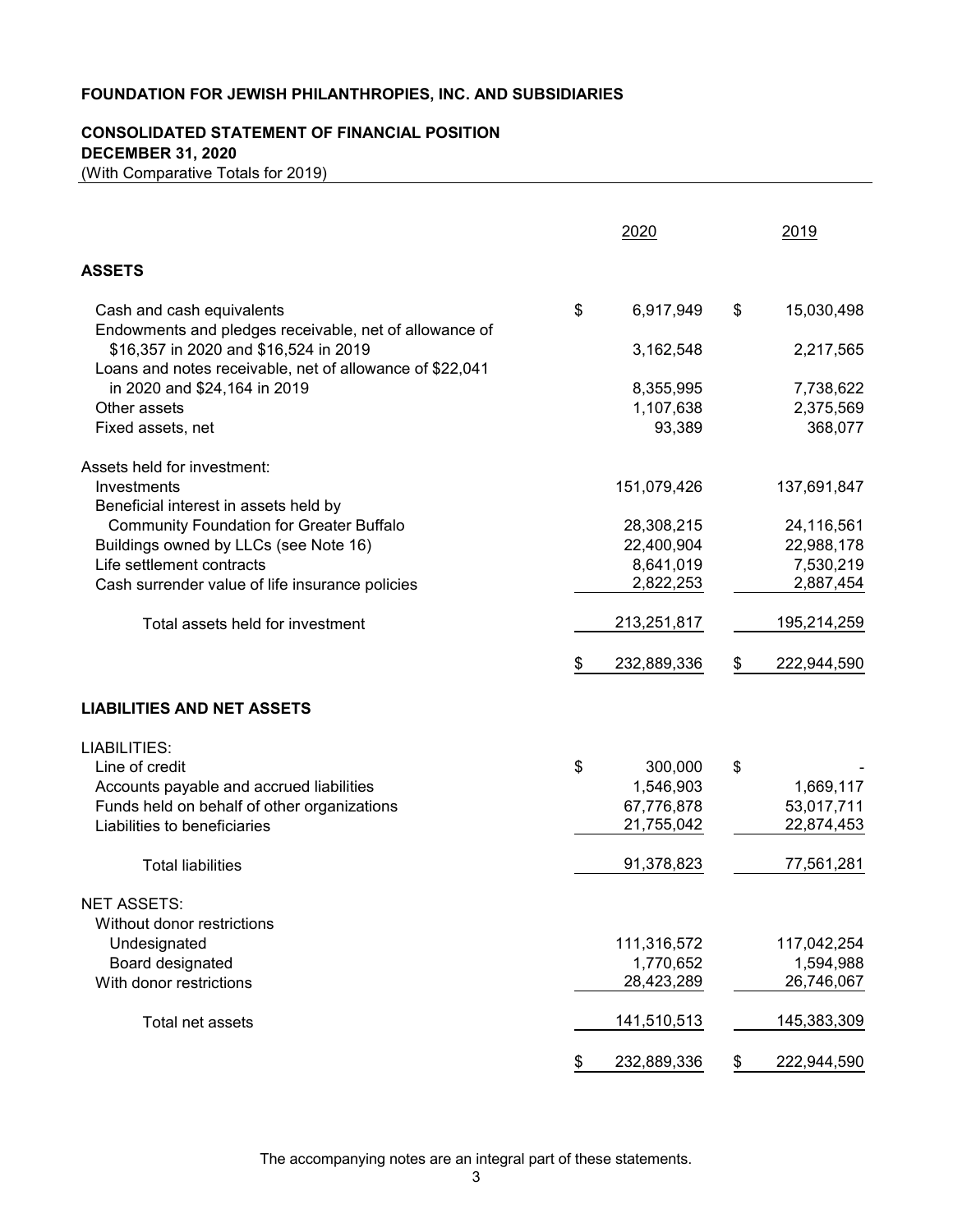## **FOR THE YEAR ENDED DECEMBER 31, 2020 CONSOLIDATED STATEMENT OF ACTIVITIES AND CHANGE IN NET ASSETS**

(With Comparative Totals for 2019)

|                                                  | <b>Without Donor</b><br>Restrictions | <b>With Donor</b><br>Restrictions |    | 2020<br>Total |    | 2019<br>Total |
|--------------------------------------------------|--------------------------------------|-----------------------------------|----|---------------|----|---------------|
| <b>SUPPORT AND REVENUE:</b>                      |                                      |                                   |    |               |    |               |
| Investment income, net                           | \$<br>3,759,638                      | \$<br>2,053,032                   | \$ | 5,812,670     | \$ | 12,111,460    |
| Death benefits, net                              | 4,709,258                            |                                   |    | 4,709,258     |    | 1,550,000     |
| Fund management fees                             | 199,501                              |                                   |    | 199,501       |    | 370,301       |
| Contributions                                    | 3,672,305                            | 145,596                           |    | 3,817,901     |    | 5,528,513     |
| Change in value of split interest agreements     |                                      | 142,133                           |    | 142,133       |    | 1,040,873     |
| Change in cash surrender value of life insurance | (73, 440)                            |                                   |    | (73, 440)     |    | 154,223       |
| Present value adjustment on pledges              | (178, 883)                           |                                   |    | (178, 883)    |    |               |
| Remainder distribution                           |                                      |                                   |    |               |    | (41, 406)     |
| Net assets released from restrictions            | 663,539                              | (663, 539)                        |    |               |    |               |
| Total support and revenue                        | 12,751,918                           | 1,677,222                         |    | 14,429,140    |    | 20,713,964    |
| <b>EXPENSES:</b>                                 |                                      |                                   |    |               |    |               |
| Program services                                 | 17,814,356                           |                                   |    | 17,814,356    |    | 10,088,763    |
| General and administrative                       | 470,589                              |                                   |    | 470,589       |    | 576,286       |
| Fundraising                                      | 16,991                               |                                   |    | 16,991        |    | 102,017       |
| Total expenses                                   | 18,301,936                           |                                   |    | 18,301,936    |    | 10,767,066    |
| CHANGE IN NET ASSETS                             | (5,550,018)                          | 1,677,222                         |    | (3,872,796)   |    | 9,946,898     |
| NET ASSETS - beginning of year                   | 118,637,242                          | 26,746,067                        |    | 145,383,309   |    | 135,436,411   |
| NET ASSETS - end of year                         | 113,087,224                          | 28,423,289                        | S  | 141,510,513   | S  | 145,383,309   |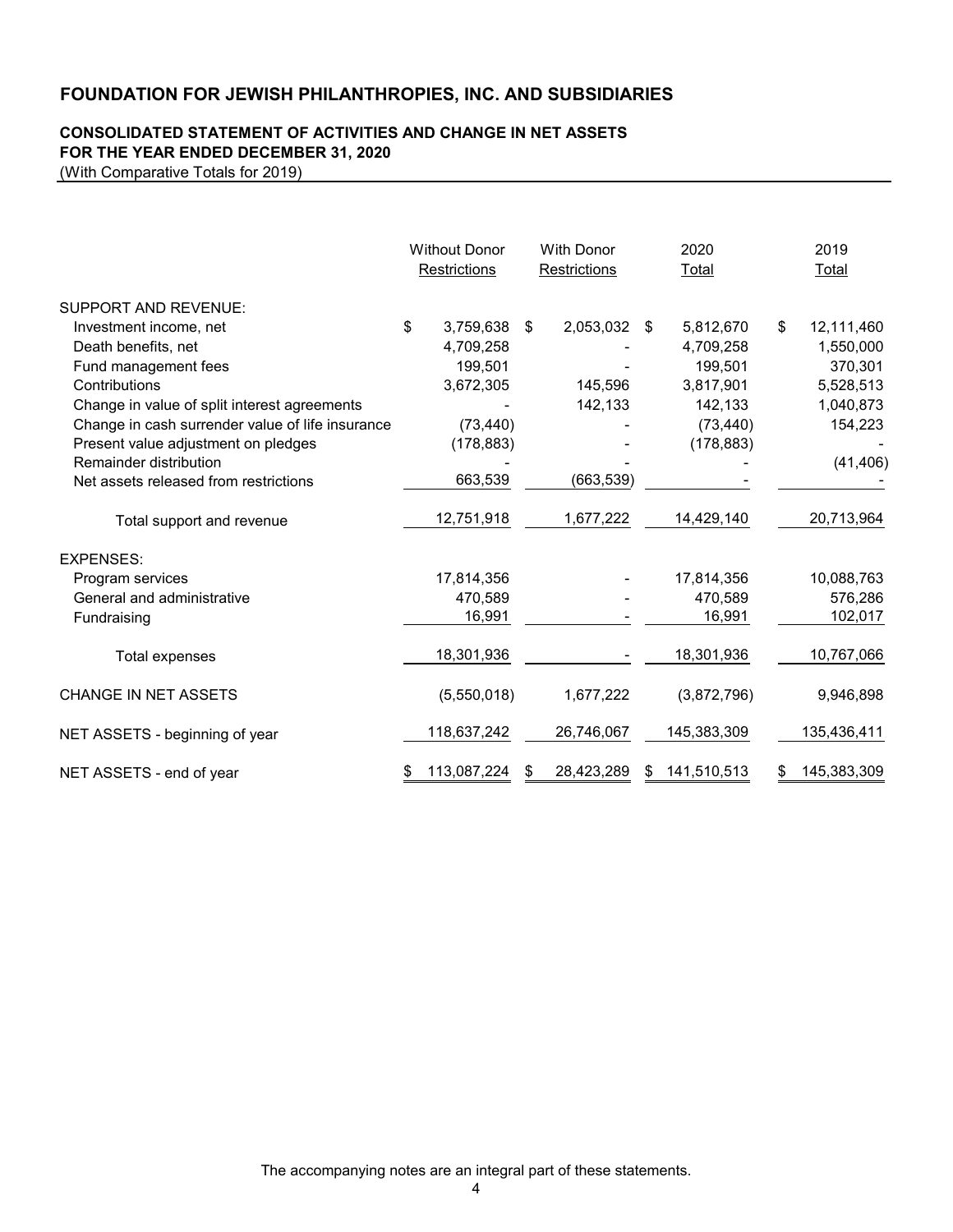# **CONSOLIDATED STATEMENT OF FUNCTIONAL EXPENSES**

**FOR THE YEAR ENDED DECEMBER 31, 2020**

(With Comparative Totals for 2019)

|                                        |    | Program<br>Services | General and<br>Administrative | Fundraising  |     | 2020<br>Total |    | 2019<br>Total |
|----------------------------------------|----|---------------------|-------------------------------|--------------|-----|---------------|----|---------------|
| Salaries and wages                     | \$ | 326,093             | \$<br>275,171                 | \$<br>10,184 | \$  | 611,448       | \$ | 790,130       |
| Payroll taxes                          |    | 25,991              | 21,932                        | 812          |     | 48.735        |    | 62,252        |
| Grants to beneficiaries                |    | 15,838,945          |                               |              |     | 15,838,945    |    | 7,519,555     |
| Life insurance premiums                |    | 1,392,050           |                               |              |     | 1,392,050     |    | 1,726,899     |
| <b>Employee benefits</b>               |    | 49,911              | 44,022                        | 1,204        |     | 95,137        |    | 195,869       |
| <b>Professional services</b>           |    | 36,637              | 30,916                        | 1,144        |     | 68,697        |    | 130,082       |
| Computer services                      |    | 27,676              | 23.354                        | 864          |     | 51,894        |    | 11,699        |
| Occupancy                              |    | 26,812              | 22,625                        | 837          |     | 50,274        |    | 54,539        |
| Insurance                              |    | 21,586              | 18,215                        | 674          |     | 40,475        |    | 37,616        |
| Depreciation                           |    | 27,606              | 3.644                         | 135          |     | 31,385        |    | 37,048        |
| Advertising and publicity              |    | 15,846              | 13,372                        | 495          |     | 29,713        |    | 6,195         |
| Equipment rental and maintenance       |    | 6,156               | 5,195                         | 192          |     | 11,543        |    | 33,495        |
| Continuing education                   |    | 2,389               | 2,016                         | 75           |     | 4,480         |    |               |
| Postage and shipping                   |    | 2,189               | 1,819                         | 68           |     | 4,076         |    | 5,508         |
| Subscriptions                          |    | 1,809               | 1,527                         | 57           |     | 3,393         |    | 1,420         |
| Conferences, conventions, and meetings |    | 1,487               | 1,254                         | 46           |     | 2,787         |    | 6,200         |
| Program expenses                       |    | 2,727               |                               |              |     | 2,727         |    | 57,303        |
| Telephone                              |    | 1,386               | 1,170                         | 43           |     | 2,599         |    | 1,259         |
| Administrative                         |    | 1,898               |                               |              |     | 1,898         |    | 10,920        |
| Internet services                      |    | 393                 | 331                           | 12           |     | 736           |    | 13,432        |
| Interest                               |    |                     |                               |              |     |               |    | 38,714        |
| Supplies                               |    |                     |                               |              |     |               |    | 7,913         |
| <b>Miscellaneous</b>                   |    | 4,769               | 4,026                         | 149          |     | 8,944         |    | 19,018        |
| Total expenses                         | S  | 17,814,356          | \$<br>470,589                 | \$<br>16,991 | \$. | 18,301,936    | S  | 10,767,066    |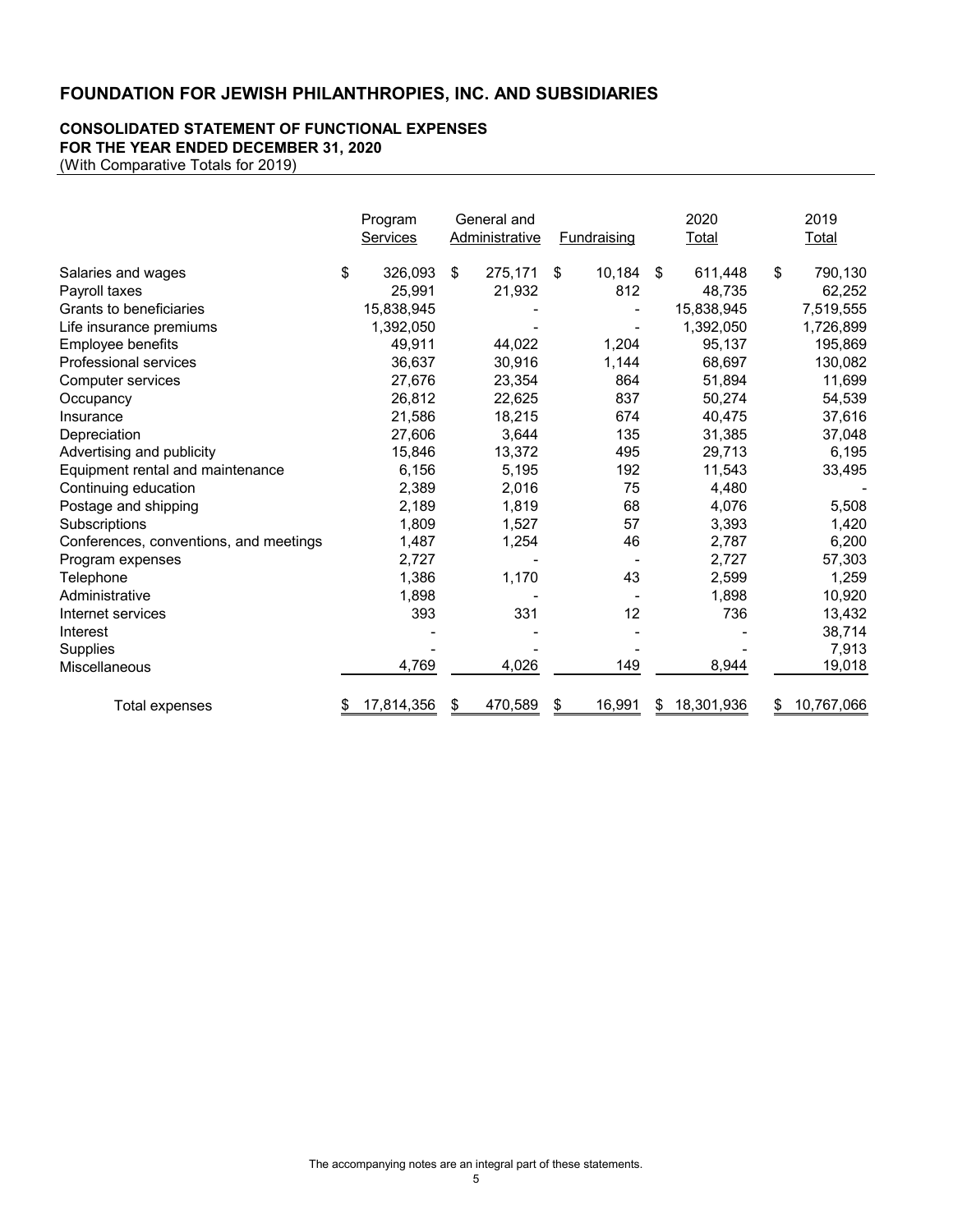## **CONSOLIDATED STATEMENT OF CASH FLOWS**

## **FOR THE YEAR ENDED DECEMBER 31, 2020**

(With Comparative Totals for 2019)

|                                                            | 2020              | 2019             |
|------------------------------------------------------------|-------------------|------------------|
| CASH FLOW FROM OPERATING ACTIVITIES:                       |                   |                  |
| Change in net assets                                       | \$<br>(3,872,796) | \$<br>9,946,898  |
| Adjustments to reconcile change in net assets to           |                   |                  |
| net cash flow from operating activities:                   |                   |                  |
| Depreciation on fixed assets                               | 31,385            | 37,048           |
| Depreciation on buildings owned by LLCs                    | 587,274           | 587,273          |
| Loss on disposal of fixed asssets                          | 254,899           |                  |
| (Increase) decrease in cash value and receivables relating |                   |                  |
| to life insurance policies                                 | 65,201            | (157, 178)       |
| Unrealized gain on investments                             | (5,459,945)       | (14, 510, 948)   |
| Donated stock                                              | (3,838,548)       | (3, 160, 175)    |
| Change in liabilities to beneficiaries                     | (1, 119, 411)     | 3,578,231        |
| Changes in other operating assets and liabilities:         |                   |                  |
| Endowments and pledges receivable                          | (944, 983)        | (294, 317)       |
| Other assets                                               | 1,267,931         | 1,162,850        |
| Accounts payable and accrued liabilities                   | (126, 799)        | (252, 451)       |
| Funds held on behalf of other organizations                | 14,759,167        | 4,825,123        |
|                                                            |                   |                  |
| Net cash flow from operating activities                    | 1,603,375         | 1,762,354        |
| CASH FLOW FROM INVESTING ACTIVITIES:                       |                   |                  |
| Purchase of investments                                    | (86,949,684)      | (78,664,099)     |
| Proceeds from sale of investments                          | 78,668,943        | 79,491,977       |
| Purchase of fixed assets                                   | (11, 595)         |                  |
| Proceeds from life insurance loans                         | 4,585             | 327              |
| Premiums paid on life settlement contracts                 | (1, 110, 800)     | (896,000)        |
| (Advances on) payments from loans receivable               | (617, 373)        | (66, 109)        |
| Net cash flow from investing activities                    | (10, 015, 924)    | (133, 904)       |
| <b>CASH FLOW FROM FINANCING ACTIVITIES:</b>                |                   |                  |
| Borrowings on line of credit                               | 300,000           |                  |
| Payments on debt                                           |                   | (205, 051)       |
| Net cash flow from financing activities                    | 300,000           | (205, 051)       |
| CHANGE IN CASH AND CASH EQUIVALENTS                        | (8, 112, 549)     | 1,423,399        |
|                                                            |                   |                  |
| CASH AND CASH EQUIVALENTS - beginning of year              | 15,030,498        | 13,607,099       |
| CASH AND CASH EQUIVALENTS - end of year                    | \$<br>6,917,949   | \$<br>15,030,498 |
| SUPPLEMENTAL DISCLOSURE OF CASH FLOW INFORMATION:          |                   |                  |
| Interest paid during the year                              | \$                | \$<br>38,714     |
| Non-cash gifts (donated stock)                             | \$<br>3,838,548   | \$<br>3,160,175  |

The accompanying notes are an integral part of these statements.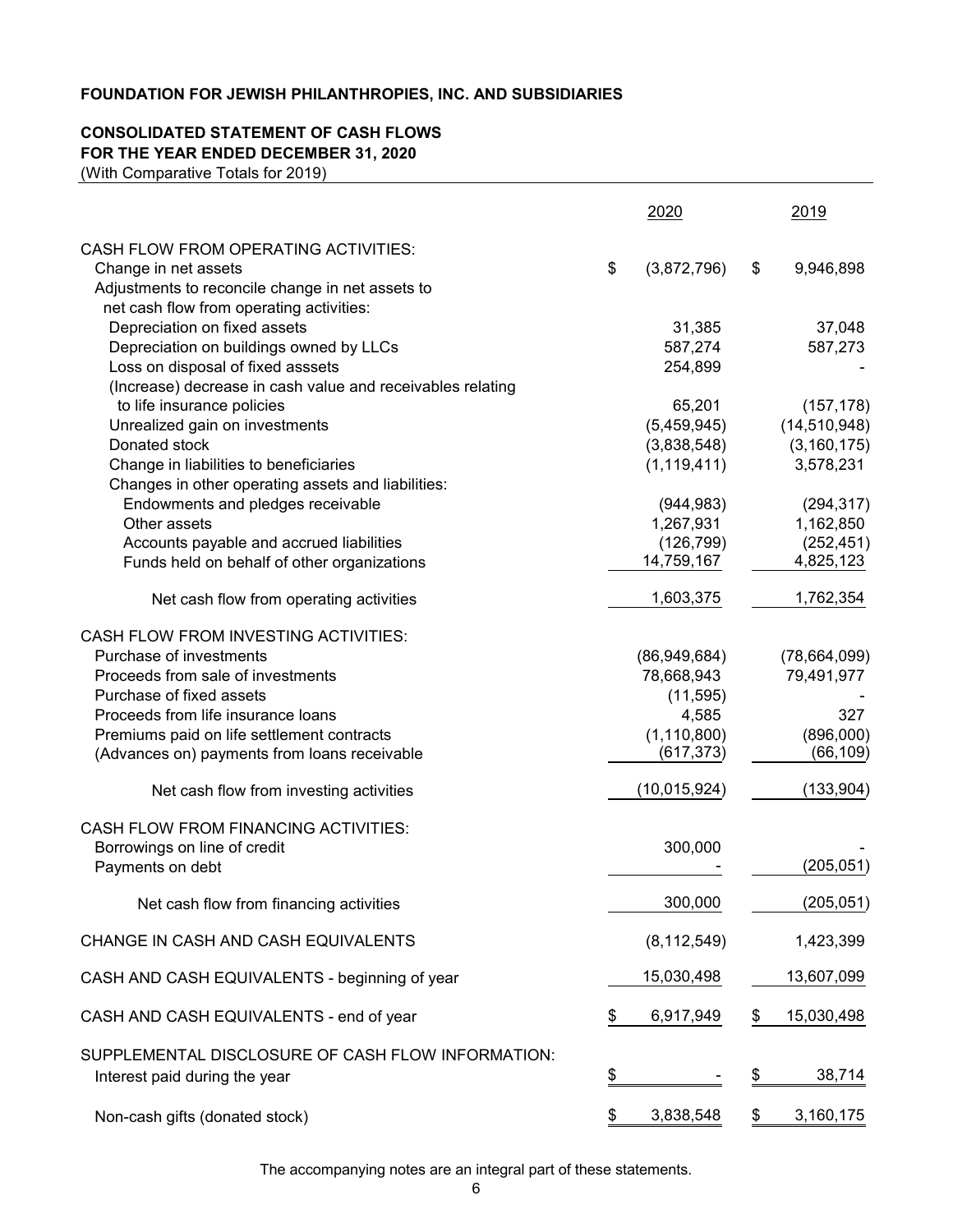#### **NOTES TO CONSOLIDATED FINANCIAL STATEMENTS DECEMBER 31, 2020**

### **1. THE ORGANIZATION**

The Foundation for Jewish Philanthropies, Inc. and Subsidiaries (collectively the Foundation) is a not-for-profit organization operating as a public foundation for the purpose of securing, administering, and distributing certain charitable funds for the principal benefit of the Jewish community of Western New York. The Foundation develops and manages endowment funds for Jewish social service agencies, community organizations, temples, and synagogues. It also offers a variety of planned giving services to donors and conducts an extensive grant-making program for the distribution of its funds for broad charitable purposes. During 2016, the Foundation received a contribution from a donor giving the Foundation 100% ownership interest in three Limited Liability Companies (LLCs) holding real estate. The Foundation is the sole member of each of these LLCs and therefore they are included in the consolidated financial statements (see principles of consolidation). The LLCs engage in the management and rental of single tenant commercial office buildings located in Illinois, Indiana and New York.

The Foundation maintains separate funds which each perform an important role in supporting and promoting the mission of the Foundation. The following summarizes the roles of each fund:

#### **General Fund**

The general fund accounts for all gifts made to the Foundation foruse to support operations and all general and administrative expenses related to the operation of the Foundation.

#### **General Restricted Fund**

The general restricted fund accounts for all endowment gifts made to the Foundation for various purposes as indicated by donor-imposed restrictions, either on income, principal, or both.

#### **Custodial Fund**

The custodial fund accounts for all gifts received at the Foundation for the benefit of other Jewish agencies and organizations.

#### **Donor Advised Fund**

The donor advised fund accounts for gifts made to the Foundation whereby the donor retains the right to make advisory recommendations to the Foundation as to distribution of principal and/or income from the fund; however, the Foundation retains the ultimate right to determine and approve all distributions from the funds.

#### **Charitable Trust Fund**

The charitable trust fund accounts for gifts in trust whereby a contribution is made to the Foundation on the condition that the Foundation agrees to make periodic stipulated payments to the donor, or other income beneficiary, that will terminate at the death of a beneficiary or at a specified time.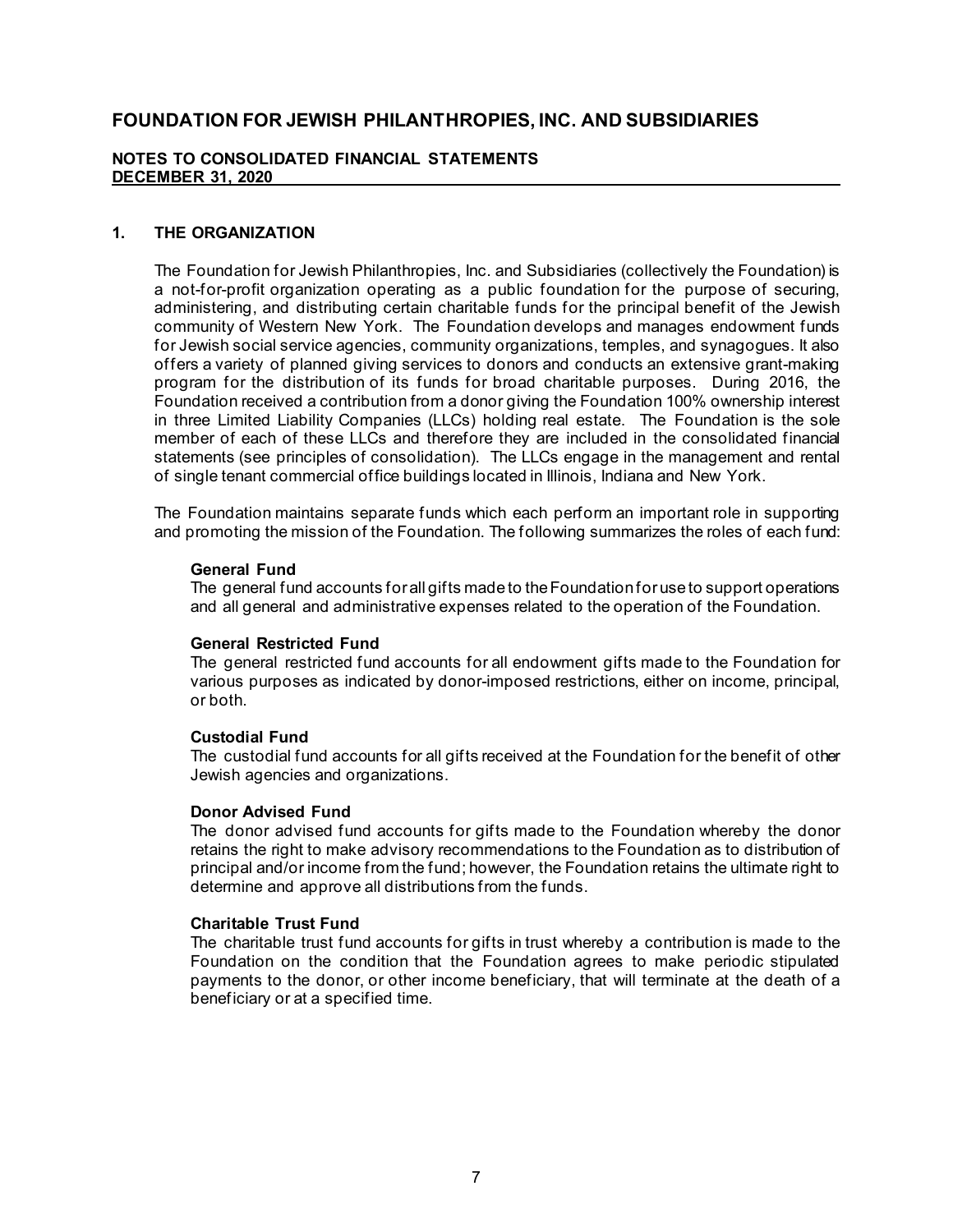## **2. SUMMARY OF SIGNIFICANT ACCOUNTING POLICIES**

#### **Principles of Consolidation**

The consolidated financial statements include the accounts of the Foundation and three limited liability companies: 570 Associates X, LLC, Grape Day, LLC and 93 ILRPT, LLC. All significant intercompany accounts and transactions have been eliminated in consolidation.

#### **Basis of Accounting**

The consolidated financial statements of the Foundation have been prepared on the accrual basis of accounting. The consolidated financial statements are prepared in accordance with accounting principles generally accepted in the United States of America (GAAP).

#### **Revenue Recognition**

The Foundation reports its support and revenue included in the consolidated statement of activities and change in net assets as follows:

#### • **Fund Management Fees**

The Foundation recognizes fund management fees under Topic 606 which requires the recognition of revenue in the period in which they satisfy the performance obligations under contracts by transferring services to the customers they serve. The Foundation's performance obligation is to provide management services of the fund for donor established funds held with the Foundation.

Fund management fees are recognized using the output method at the amount to which the Foundation expects to be entitled, based on established fees charged to the donors. The performance obligation is satisfied daily as the benefit of the services are consumed by the donors served. Because performance obligations are met daily, there are no fees allocated to performance obligations that are unsatisfied or partially unsatisfied at the end of the reporting period.

#### **Other Support and Revenue**

All other support and revenue, which consists primarily of contributions by donors, are recognized under ASU 2018-08, which requires revenue to be recognized as support becomes unconditional. Contributions received, including unconditional promises to give, are recognized as revenue in the period received. Unconditional promises to give that are expected to be collected in the future years are recorded at the present value of their estimated future cash flows. The discounts on those amounts are computed using risk-adjusted interest rates applicable to the years in which the promises are received. If the gifts are designated by the donor for purpose or time, they are reported as donor restricted support depending on the donor restriction. The Foundation records a liability concurrent with the recognition of an asset for contributions received by the Foundation if the donor specifies that the assets are to be used on behalf of or transferred to a beneficiary organization. An allowance for uncollectible pledges receivable is recorded as deemed necessary by management.

#### **Cash and Cash Equivalents**

The Foundation considers all highly liquid instruments with original maturities of three months or less to be cash equivalents. Cash and cash equivalents include checking accounts and money market accounts. Certain cash balances held at banking institutions may, at times, exceed the Federal Deposit Insurance Corporation (FDIC) insurance limit. Although the cash accounts exceed the FDIC limit, management does not anticipate nonperformance by the financial institutions.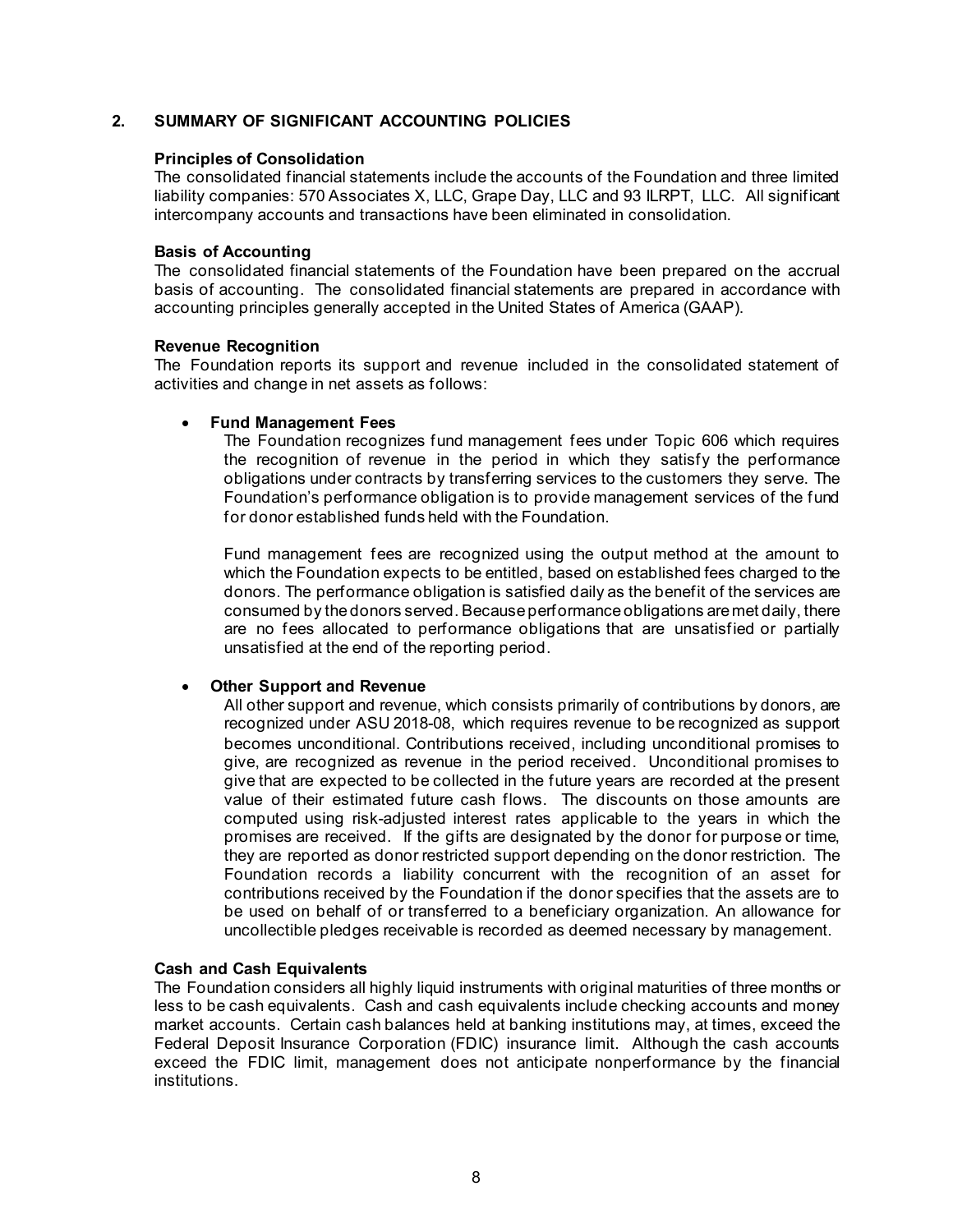## **2. SUMMARY OF SIGNIFICANT ACCOUNTING POLICIES (Continued)**

#### **Investments**

All investments are reported at fair value in the consolidated statement of financial position. Fair value is the price that would be received to sell an asset or paid to transfer a liability in an orderly transaction between market participants at the measurement date.

Donated investments are recorded at fair value at date of donation. The cost or book value of specific investments sold is used to compute realized gains or losses on sales. The Foundation classifies its investments as trading securities and includes unrealized gains and losses on investments as a component of investment income. Investment income also includes interest, dividends, and realized gains and losses on investment transactions.

Investment income from donor restricted assets is recorded as revenue without donor restrictions when no external restrictions are specified by the donor, and as an addition to net assets with donor restrictions when restrictions by the donor exist.

On a fund-by-fund basis, cumulative investment losses in excess of retained cumulative investment earnings are reclassified to net assets without donor restrictions and are included as a component of investment income.

#### **Beneficial Interest in Assets**

The Foundation holds an agreement with the Community Foundation for Greater Buffalo (CFGB) for assets held in CFGB's investment pool as well as their strategic asset allocation and investment opportunities (see Notes 4 and 5).

#### **Risks and Uncertainties**

Investment securities are exposed to various risks, such as interest rate, market and credit risk. Due to the risks associated with investment securities and the uncertainty related to change in the fair market value of investment securities, it is at least reasonably possible that changes in the value of investments in the near term could materially affect the net assets of the Foundation.

The United States is presently in the midst of a national health emergency related to a virus, commonly known as Novel Coronavirus (COVID-19). The overall consequences of COVID-19 on a national, regional, and local level are unknown, but it has the potential to result in a significant economic impact. The impact of this situation on the Foundation and its future results and financial position is not presently determinable.

## **Life Insurance Policies and Life Settlement Contracts**

The Foundation holds various life insurance policies which are recorded at their respective cash surrender values. The Foundation also holds life settlement contracts and accounts for these at either investment cost basis or fair value on an instrument by instrument basis. The Foundation has elected to record using the investment value method. Under the investment value method, the initial investment is recorded at the transaction price plus initial direct external costs, and continuing costs (premiums and direct external costs) are capitalized. No income is recognized until the insured dies, at which time the difference between the carrying value of a life settlement contract and the life insurance proceeds of the underlying life insurance policy is recognized. The Foundation maintains these life insurance policies and life settlement contracts in the General Restricted, Custodial, and Donor Advised Funds (see Note 8).

#### **Loans and Notes Receivable**

Loans and notes receivable are made primarily to other organizations and individuals within the community to support capital projects, education, and other projects. Loans receivable bear interest at various rates ranging from zero to 6%. Interest income is accrued on outstanding balances and recognized as income when earned. Management considers the collectability of each receivable on an individual basis. An allowance account is estimated to reserve for the potential uncollectibility of certain loans receivable (see Note 9).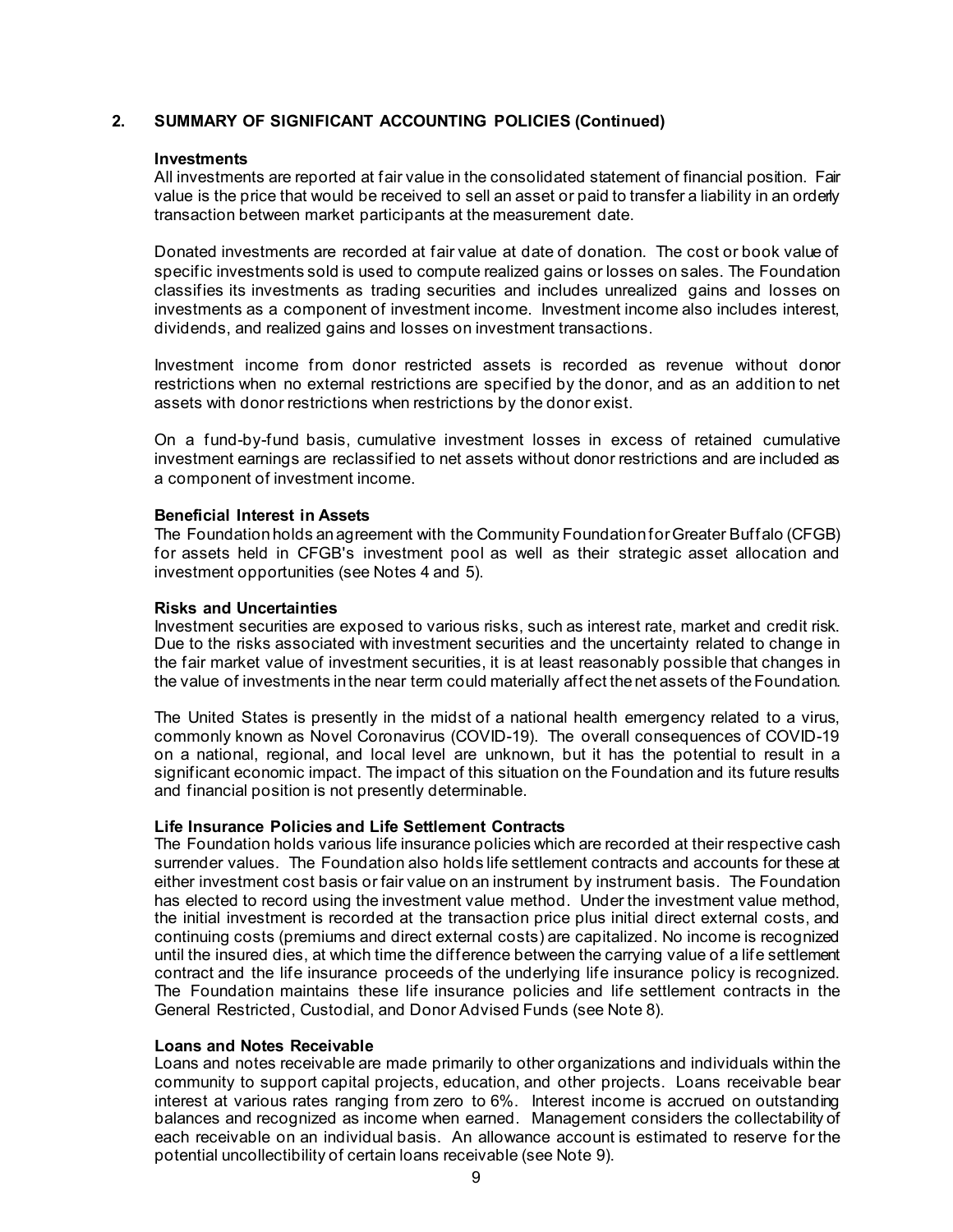## **2. SUMMARY OF SIGNIFICANT ACCOUNTING POLICIES (Continued)**

## **Other Assets**

Other assets are comprised of contributions receivable from donors, interest receivable related to loans and notes receivable, and prepaid expenses.

## **Fixed Assets**

Fixed assets are recorded at cost, or if donated at the fair value at date of donation. Individual expenditures for fixed assets of less than two hundred dollars are expensed. Depreciation is calculated on the straight-line basis over the estimated useful lives of the assets, which are five to forty years.

Accounting Standards require that long-lived assets held and used by an entity be reviewed for impairment whenever events or changes in circumstances indicate that the carrying amount of an asset may not be recoverable. The Foundation has no impairment for the year ended December 31, 2020 and December 31, 2019.

## **Income Taxes**

The Foundation is exempt from federal income taxes under Section 501(c)(3) of the Internal Revenue Code and qualifies as a public foundation by continuing to satisfy the support test under Section 509(a)(1).

## **Donated Services**

A number of volunteers contribute significant time to the activities of the Foundation. The Foundation records contribution revenue and expenses at the fair value of the services rendered only for those specialized contributed services that it would otherwise be required to purchase had they not been contributed in accordance with U.S. GAAP. Donated services amounted to approximately \$27,000 for the years ended December 31, 2020 and December 31, 2019.

#### **Expense Allocations**

The consolidated financial statements report certain categories of expenses that are attributable to program or supporting functions. Those expenses include payroll and related taxes and benefits, depreciation, insurance, occupancy, and other related costs. Payroll and related taxes and benefits are allocated based on time spent in accordance with time reports completed by employees. Certain expenses are considered to be direct and allocated 100% based on their specific identified purpose. Depreciation, insurance, occupancy, and other related costs are allocated based on the allocation of payroll.

## **Use of Estimates**

The preparation of consolidated financial statements in accordance with accounting principles generally accepted in the United States requires management to make estimates and assumptions that affect certain reported amounts and disclosures. Accordingly, actual results could differ from those estimates, particularly given the economic disruptions and uncertainties associated with the ongoing COVID-19 pandemic, and such differences may be significant.

## **Recent Accounting Pronouncements**

In August 2018, the Financial Accounting Standards Board (FASB) issued Accounting Standards Update (ASU) 2018-13, *Fair Value Measurement (Topic 820): Disclosure Framework-Changes to the Disclosure Requirements for Fair Value Measurement.* This ASU eliminates, adds, and modifies certain disclosure requirements for fair value measurements. The standard is effective for all entities for financial statements issued for fiscal years beginning after December 15, 2019, and interim periods within those fiscal years. The Foundation has adopted this standard in 2020. The adoption of this guidance had no impact on the balance sheet and statement of income.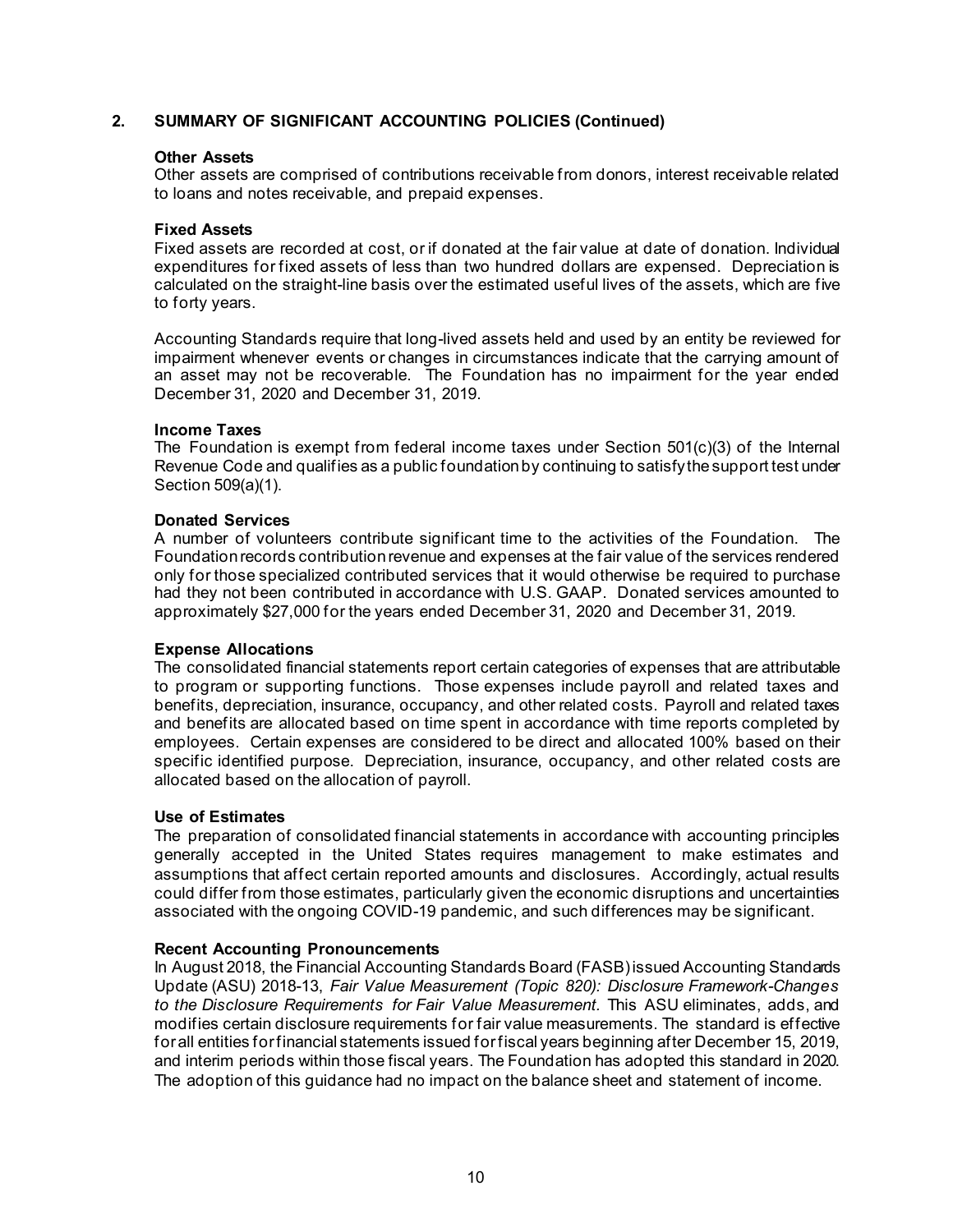## **3. LIQUIDITY**

Financial assets available for general expenditure subject to donor retained advisory rights, that are without donor or other restrictions limiting their use, within one year of the consolidated statement of financial position date are:

|                                                                                                                                                                                                                |    | 2020                                                                                          |    | 2019                                                                                         |
|----------------------------------------------------------------------------------------------------------------------------------------------------------------------------------------------------------------|----|-----------------------------------------------------------------------------------------------|----|----------------------------------------------------------------------------------------------|
| <b>Financial assets:</b>                                                                                                                                                                                       |    |                                                                                               |    |                                                                                              |
| Cash and cash equivalents                                                                                                                                                                                      | \$ | 6,917,949                                                                                     | \$ | 15,030,498                                                                                   |
| Endowment and pledges receivable, net                                                                                                                                                                          |    | 3,162,548                                                                                     |    | 2,217,565                                                                                    |
| Loans and notes receivable, net                                                                                                                                                                                |    | 8,355,995                                                                                     |    | 7,738,622                                                                                    |
| Other assets                                                                                                                                                                                                   |    | 1,107,638                                                                                     |    | 2,375,569                                                                                    |
| Endowment and other investments                                                                                                                                                                                |    | 151,079,426                                                                                   |    | 137,691,847                                                                                  |
| Beneficial interest in assets held by                                                                                                                                                                          |    |                                                                                               |    |                                                                                              |
| <b>Community Foundation for Greater Buffalo</b>                                                                                                                                                                |    | 28,308,215                                                                                    |    | 24, 116, 561                                                                                 |
| Life settlement contracts                                                                                                                                                                                      |    | 8,641,019                                                                                     |    | 7,530,219                                                                                    |
| Cash surrender value of life insurance policies                                                                                                                                                                |    | 2,822,253                                                                                     |    | 2,887,454                                                                                    |
|                                                                                                                                                                                                                |    | 210,395,043                                                                                   |    | 199,588,335                                                                                  |
| Less financial assets held to meet donor-imposed<br>restrictions:<br>Charitable projects and programs<br>Split-interest agreements<br>Scholarships and academic loans<br>Beneficial interest in trust<br>Other |    | (12, 751, 423)<br>(8,682,968)<br>(4, 442, 588)<br>(2,055,025)<br>(491, 285)<br>(28, 423, 289) |    | (10, 618, 602)<br>(8,678,917)<br>(5, 256, 605)<br>(1,916,943)<br>(275,000)<br>(26, 746, 067) |
| Less financial assets not available within one year:                                                                                                                                                           |    |                                                                                               |    |                                                                                              |
| Non-financial assets included in other assets                                                                                                                                                                  |    | (172,090)                                                                                     |    | (135, 461)                                                                                   |
| Endowment and pledges receivable, net                                                                                                                                                                          |    | (3,897,069)                                                                                   |    | (1,876,039)                                                                                  |
| Loan and notes receivable                                                                                                                                                                                      |    | (1, 284, 558)                                                                                 |    | (725, 535)                                                                                   |
| Funds held on behalf of other organizations                                                                                                                                                                    |    | (67, 776, 878)                                                                                |    | (53, 017, 711)                                                                               |
| Liabilities to beneficiaries                                                                                                                                                                                   |    | (21, 755, 042)                                                                                |    | (22, 874, 453)                                                                               |
| Life settlement contracts                                                                                                                                                                                      |    | (8,641,019)                                                                                   |    | (7, 530, 219)                                                                                |
| Cash surrender value of life insurance policies                                                                                                                                                                |    | (2,822,253)                                                                                   |    | (2,887,454)                                                                                  |
|                                                                                                                                                                                                                |    | <u>(106,348,909)</u>                                                                          |    | (89,046,872)                                                                                 |
|                                                                                                                                                                                                                | S  | 75.622.845                                                                                    | S  | 83.795.396                                                                                   |

The Foundation's endowment funds consist of donor restricted endowment funds. Certain income from donor endowments is restricted for specific purposes and, therefore, is not available for general expenditure. The donor restricted endowments have a spending rate of 4% and approximately \$648,000 of appropriations from the endowment funds will be available within the next twelve months. Net assets and endowment disclosures provide more information about those funds and about the spending policies for all endowment funds.

To help manage unanticipated liquidity needs, the Foundation has two lines of credit with a financial institution. The first line of credit is for general operating funds in the amount of \$1 million. The second line of credit has been increased from \$1 million to \$7.5 million during 2020, the purpose of which is to provide short term demand loans to the custodial agencies (see Note 12).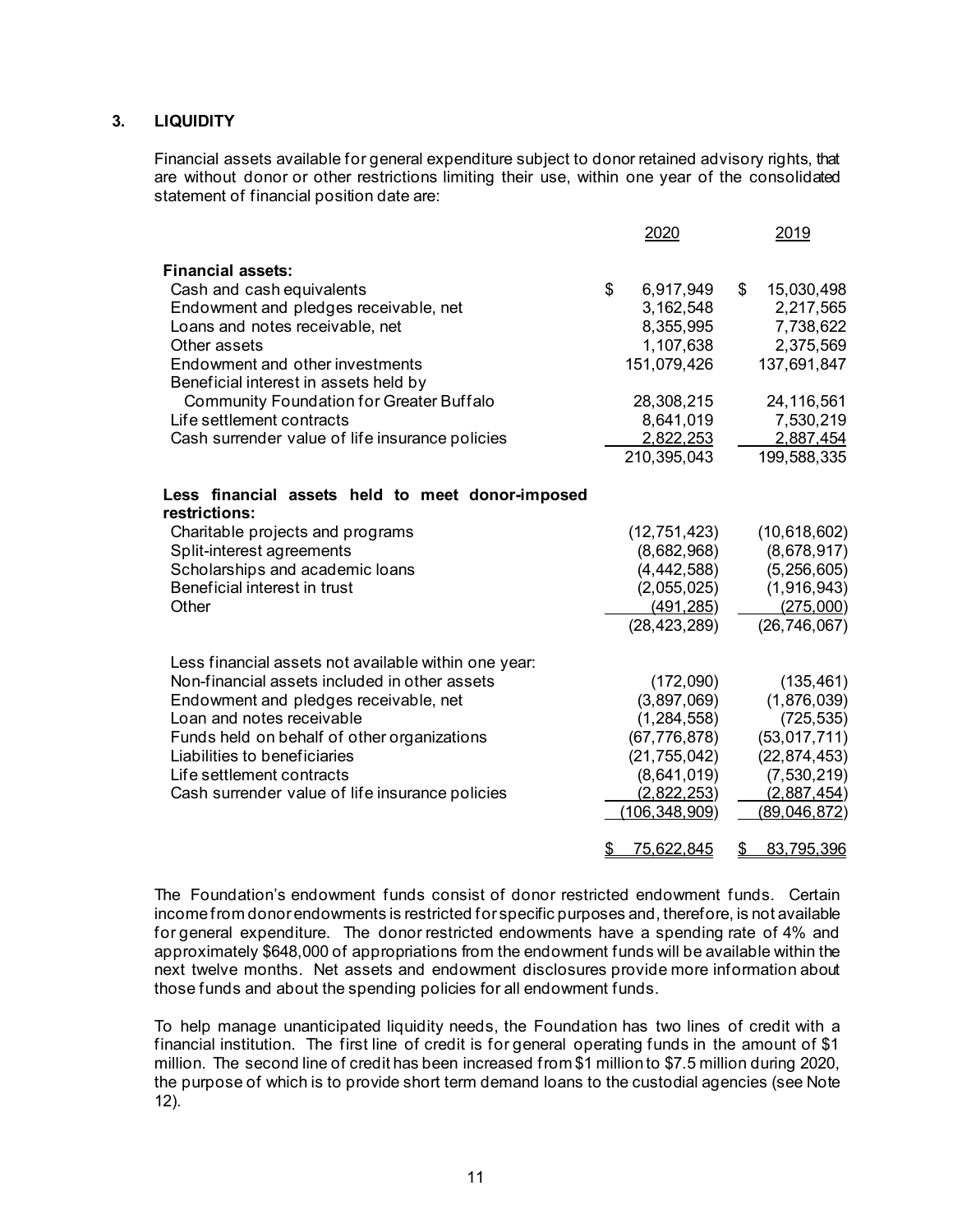## **4. FAIR VALUE MEASUREMENTS**

Financial Accounting Standards Board (FASB) Accounting Standards Codification (ASC) 820: Fair Value Measurements establishes a framework for measuring fair value. That framework provides a fair value hierarchy that prioritizes the inputs to valuation techniques used to measure fair value. The hierarchy gives the highest priority to unadjusted quoted prices in active markets for identical assets or liabilities (Level I measurements) and the lowest priority to unobservable inputs (Level Ill measurements). The three levels of fair value hierarchy are described as follows:

- Level I: Valuations based on quoted prices in active markets for identical assets or liabilities that the Foundation has the ability to access. Since valuations are based on quoted prices that are readily and regularly available in an active market, valuation of these products does not entail a significant degree of judgment.
- Level II: Valuations based on quoted prices in active markets for similar assets or liabilities, quoted price in markets that are not active or for which all significant inputs are observable, directly or indirectly.
- Level Ill: Valuations based on inputs that are unobservable and significant to the overall fair value measurement. These are generally company generated inputs and are not market-based inputs. Level Ill assets would include financial instruments whose value is determined using pricing models, discounted cash flow methodologies, or similar techniques as well as instruments for which the determination of fair value requires significant investment management judgment or estimation.

The asset or liability's fair value measurement level within the fair value hierarchy is based on the lowest level of any input that is significant to the fair value measurement. Valuation techniques used need to maximize the use of observable inputs and minimize the use of unobservable inputs.

Following is a description of the valuation methodologies used for assets measured at fair value. There have been no changes in the methodologies used during the years ending December 31, 2020 and 2019.

#### **U.S. Treasury Securities, Government Securities, and Marketable Equity Securities**

Valued at the closing price reported on the active market on which the individual securities are traded. U.S. treasury securities, government securities and marketable equity securities are classified as Level I investments.

#### **Mutual Equity and Bond Funds**

Valued at the NAV of shares held by the Foundation at year-end. The NAV is the closing price reported on the active market on which the securities are traded. Mutual equity and bond funds are classified as Level I investments.

### **Certificates of Deposit**

Certificates of deposit are valued at cost plus accrued interest which approximates fair value. Certificates of deposit are classified as Level I investments.

#### **Mortgage Bonds**

Valued at their recent bid prices (sales prices if the principal market is an exchange) in the principal market in which such securities are normally traded, as determined by recognized dealers in such securities, or securities are valued on the basis of information provided by a pricing service. Mortgage bonds are classified as Level II investments.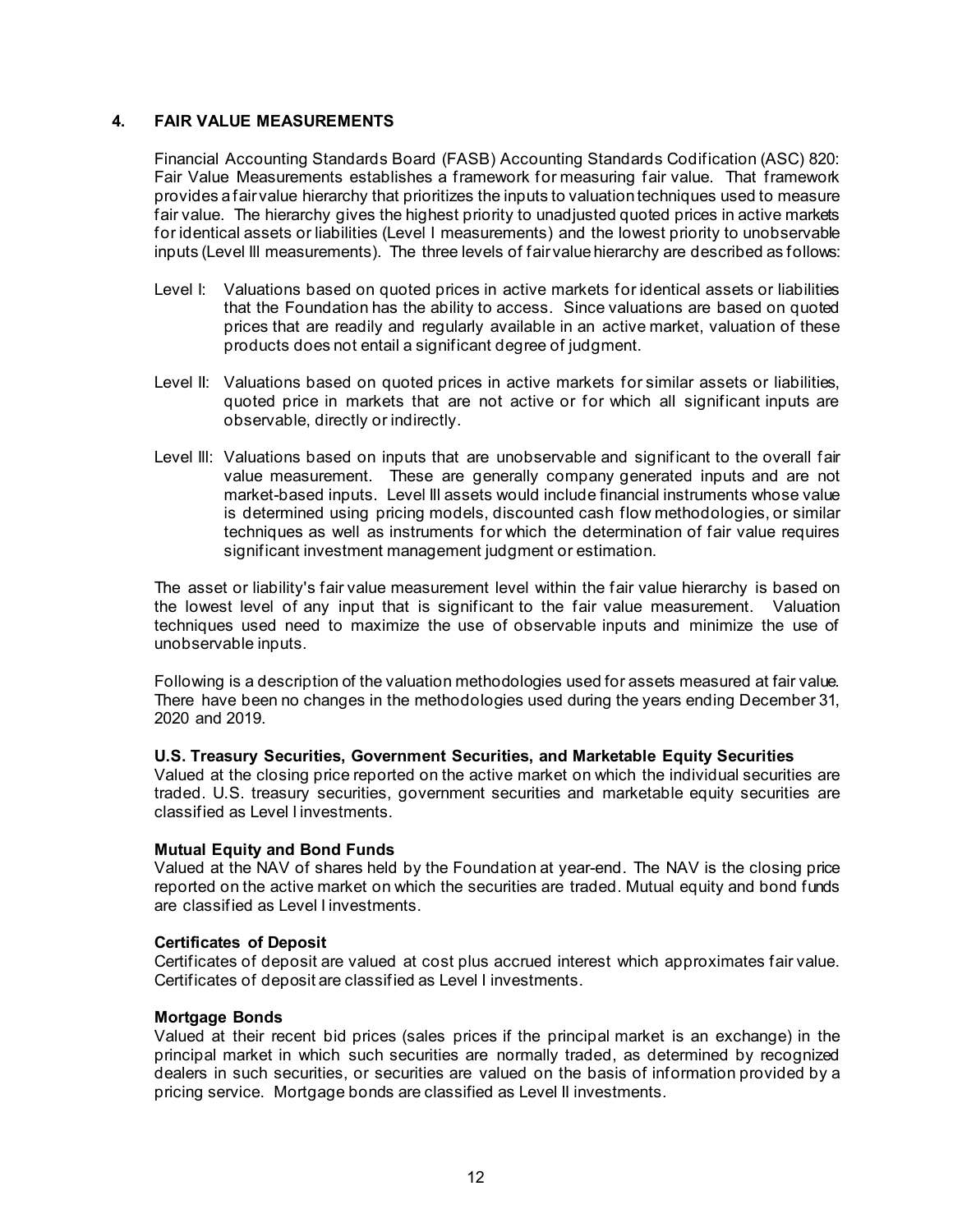## **4. FAIR VALUE MEASUREMENTS (Continued)**

## **Municipal Bonds**

Valued at prices calculated daily by municipal bond pricing services. Through the municipal bond community, the pricing services obtain information such as market conditions, interest rates, payment schedules, ratings, insurance status, and call and put schedules to determine the fair market value. Municipal bonds are categorized as Level II investments.

## **Other Notes and Israel Bonds**

Valued at consideration paid which management feels approximates fair value. Other notes and Israel bonds are classified as Level II investments.

## **Units in the CFGB's Pool**

The investments held by the CFGB are invested in a pooled investment portfolio valued by the CFGB based on the prices of the underlying funds. The unit value of the pooled accounts is calculated by dividing the total value of the assets of the account by the number of units in the account. Distribution requests that are more than the normal spending policy are distributed up to the first \$5 million as soon as possible and generally distributed within 30 days from the request date. The next \$5 million will be processed as soon as possible and generally distributed within 60 days from the request date.

Due to COVID-19, CFGB has notified the Foundation that 90% of the total balance would be processed immediately, with 60% of the entire balance being distributed immediately and the remainder of the balance being distributed within 60 days. The investment in the CFGB is classified as a Level Ill investment.

## **Investment in Real Property**

Valued at fair market value based on an independent external appraisal at the date of donation. Management evaluates periodically for significant changes in values based on comparable real property with similar attributes in the market it is located.

The preceding methods described may produce a fair value calculation that may not be indicative of net realizable value or reflective of future fair values. Furthermore, although the Foundation believes its valuation methods are appropriate and consistent with other market participants, the use of different methodologies or assumptions to determine the fair value of certain financial instruments could result in a different fair value measurement at the reporting date.

Investments, which are included in the statement of financial position at fair value, consist of the following:

|                                                                                                                                                                                                                                        | As of December 31, 2020                                 |                               |                  |                                                                                                   |  |  |
|----------------------------------------------------------------------------------------------------------------------------------------------------------------------------------------------------------------------------------------|---------------------------------------------------------|-------------------------------|------------------|---------------------------------------------------------------------------------------------------|--|--|
|                                                                                                                                                                                                                                        | Level I                                                 | Level II                      | Level III        | <u>Total</u>                                                                                      |  |  |
| U.S. treasury securities<br>Government securities<br>Marketable equity securities<br>Mutual equity and bond funds<br>Certificates of deposit<br>Mortgage and municipal<br>bonds, and other notes<br>Units in CFGB pool<br>Israel bonds | 8,434,736<br>S<br>6,868,700<br>68,364,461<br>28,296,916 | \$<br>38, 152, 974<br>510,000 | \$<br>28,308,215 | 8,434,736<br>\$<br>6,868,700<br>68,364,461<br>28,296,916<br>38, 152, 974<br>28,308,215<br>510,000 |  |  |
| Total investments at fair value                                                                                                                                                                                                        | \$111.964.813                                           | \$38.662.974                  | \$28.308.215     | 178,936,002                                                                                       |  |  |
| Investments in real property                                                                                                                                                                                                           |                                                         |                               |                  | 451,639                                                                                           |  |  |
|                                                                                                                                                                                                                                        |                                                         |                               |                  | \$179.387.641                                                                                     |  |  |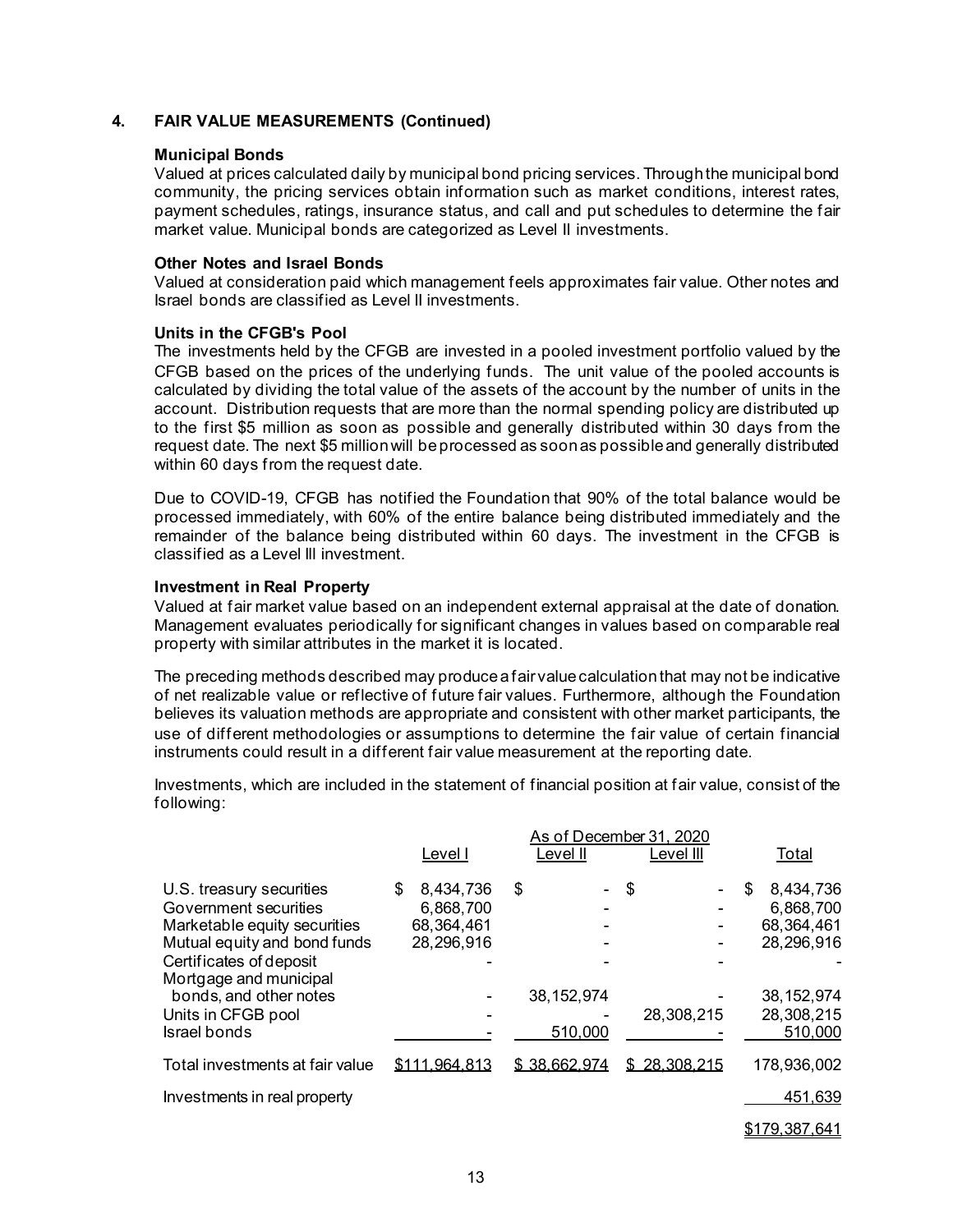## **4. FAIR VALUE MEASUREMENTS (Continued)**

|                                                                                        | As of December 31, 2019 |                       |                  |                                     |  |  |
|----------------------------------------------------------------------------------------|-------------------------|-----------------------|------------------|-------------------------------------|--|--|
|                                                                                        | <u>Level I</u>          | Level II              | <u>Level III</u> | <u>Total</u>                        |  |  |
| U.S. treasury securities                                                               | \$<br>6,213,335         | \$                    | -\$<br>-         | 6,213,335<br>\$                     |  |  |
| Government securities                                                                  | 827,758                 |                       |                  | 827,758                             |  |  |
| Marketable equity securities                                                           | 67,694,779              |                       |                  | 67,694,779                          |  |  |
| Mutual equity and bond funds                                                           | 19,683,766              |                       |                  | 19,683,766                          |  |  |
| Certificates of deposit                                                                | 5,004                   |                       |                  | 5,004                               |  |  |
| Mortgage and municipal<br>bonds, and other notes<br>Units in CFGB pool<br>Israel bonds |                         | 42,297,066<br>518,500 | 24,116,561       | 42,297,066<br>24,116,561<br>518,500 |  |  |
| Total investments at fair value                                                        | \$94.424.642            | \$42.815.566          | 24.116.561       | 161,356,769                         |  |  |
| Investments in real property                                                           |                         |                       |                  | 451,639                             |  |  |

#### \$161,808,408

The table below sets forth a summary of changes in the fair value of the Foundations' Level Ill investments for the year ended December 31:

|                                                   |   | 2020                                 | 2019                                    |
|---------------------------------------------------|---|--------------------------------------|-----------------------------------------|
| Beginning balance                                 | S | 24,116,561 \$                        | 21,302,579                              |
| Deposits<br>Investment gain/(loss)<br>Withdrawals |   | 3,226,070<br>1,900,134<br>(934, 550) | 1,634,288<br>3,386,442<br>(2, 206, 748) |
| Ending balance                                    |   | 28.308.215                           | <u>24.116.561</u>                       |

The following table represents the Level III financial instruments, the valuation techniques used to measure the fair value of those financial instruments as of December 31, and the significant unobservable inputs and the ranges of values for those inputs.

#### December 31, 2020

| Instrument<br>Units in<br>CFGB pool | <b>Fair Value</b><br>\$28,308,215 | <b>Principal Valuation</b><br><b>Techniques</b><br>Fair value based on the fair value<br>of the underlying investments<br>multiplied by the<br>ownership<br>percentage of the Foundation | Significant<br>Unobservable Inputs<br>Investment agreement<br>the CFGB and<br>with<br>underlying investments<br>in the CFGB pool | Range of<br>Significant<br><b>Input Values</b><br>n/a |
|-------------------------------------|-----------------------------------|------------------------------------------------------------------------------------------------------------------------------------------------------------------------------------------|----------------------------------------------------------------------------------------------------------------------------------|-------------------------------------------------------|
|                                     |                                   | December 31, 2019                                                                                                                                                                        |                                                                                                                                  |                                                       |
|                                     |                                   | <b>Principal Valuation</b>                                                                                                                                                               | Significant                                                                                                                      | Range of<br>Significant                               |
| Instrument                          | <b>Fair Value</b>                 | <b>Techniques</b>                                                                                                                                                                        | Unobservable Inputs                                                                                                              | Input Values                                          |
| Units in<br>CFGB pool               | \$24,116,561                      | Fair value based on the fair value<br>of the underlying investments<br>multiplied by the<br>ownership<br>percentage of the Foundation                                                    | Investment agreement<br>the CFGB and<br>with<br>underlying investments<br>in the CFGB pool                                       | n/a                                                   |

There are no unfunded commitments related the investment in the units of CFGB. See Note 5 for details regarding the liquidity of the investment.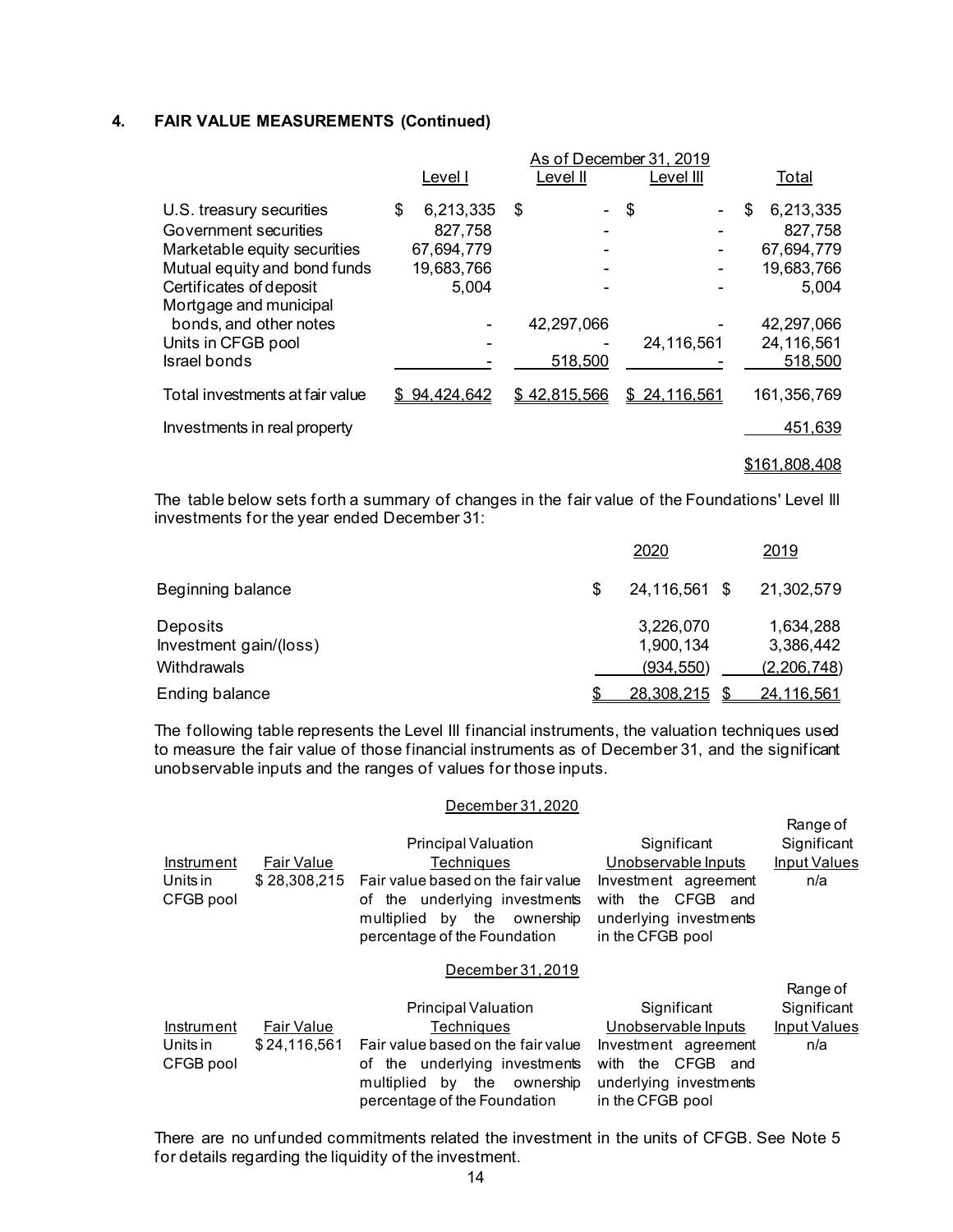## **5. BENEFICIAL INTEREST IN ASSETS**

The assets held at the CFGB are invested under the following conditions:

- (1) Assets transferred to the CFGB are for investment purposes only and may be withdrawn at any time without penalty but are subject to certain notification restrictions on large disbursements exceeding \$2,500,000 in a 12-month period.
- (2) The investments are for the sole benefit of the Foundation and all individual funds remain under the management of the Foundation and subject to the terms of the investments' gift agreements; and
- (3) Each component fund investment transferred, and any additional transfers made in the future will benefit from the discounted fee schedule extended to the Foundation by the CFGB.

## **6. SPLIT INTEREST AGREEMENTS**

The Foundation's split interest agreements with donors consist of charitable remainder unitrusts and charitable remainder annuity trusts. Assets held under these agreements are included in investments. Generally, contribution revenues are recognized on the dates of donation to the unitrusts or annuities and are established after recording liabilities for the present value of the estimated future payments to be made to the donor or other income beneficiary, using both the discount rate and mortality tables as issued by the IRS. This liability is adjusted on an annual basis for the term of the unitrusts and annuities for changes in the value of the assets and estimates of future benefits. The discount rate utilized, as published by the IRS, was 0.6% and 2.0% at December 31, 2020 and 2019, respectively and the life expectancy of the donor is based on IRS mortality tables. The contribution is recorded as a liability in the year it is received if it is designated for a specific beneficiary organization, besides the Foundation, at the termination of the trust. The contribution is recorded as donor restricted in the year it is given if it will be available for distribution to the general purposes of the Foundation at the termination of the trust or if it has been established by the donor as an endowment fund for the benefit of the Foundation.

## **7. ENDOWMENTS AND PLEDGES RECEIVABLE**

Endowments and pledges receivable are recorded at their estimated net present value based upon the expected year of payment, or in the case of irrevocable bequests, upon the life expectancies of the donors and discount factors of 1.2% - 5.25%.

Estimated collections on outstanding pledges receivable at December 31 are as follows:

|                                               | 2020          |      | <u> 2019</u> |
|-----------------------------------------------|---------------|------|--------------|
| Expected to be collected in:                  |               |      |              |
| Less than one year                            | \$<br>242,855 | - \$ | 343,526      |
| One to five years                             | 1,282,094     |      | 1,260,325    |
| Thereafter                                    | 2,614,975     |      | 1,302,217    |
|                                               | 4,139,924     |      | 2,906,068    |
| Less: Discount to net present value           | (961,019)     |      | (671, 979)   |
| Less: Allowance for uncollectible receivables | (16, 357)     |      | (16, 524)    |
| Net endowments and pledges receivable         | 3.162.548     |      | 2.217.565    |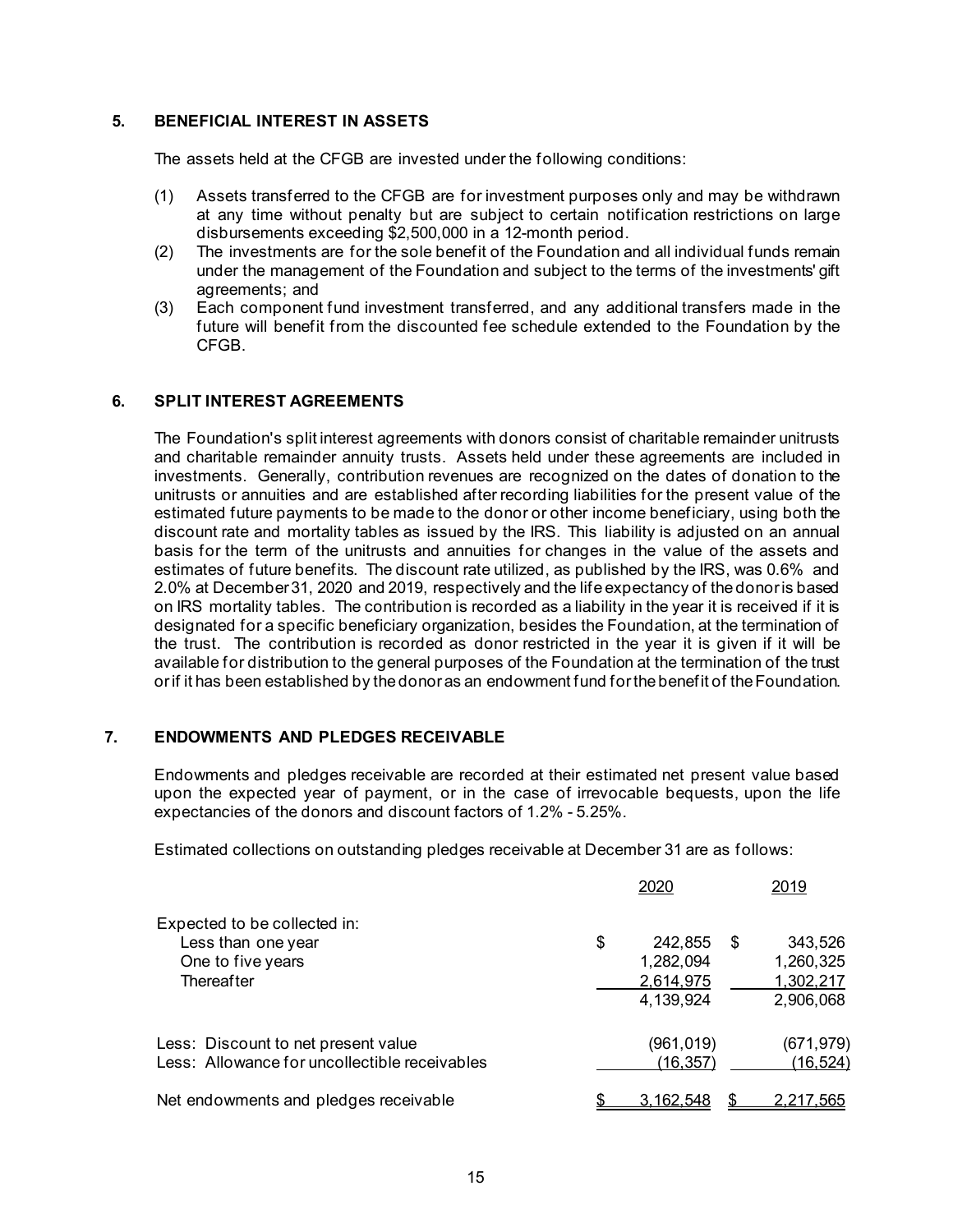## **7. ENDOWMENTS AND PLEDGES RECEIVABLE (Continued)**

The allowance for uncollectible receivables of \$16,357 and \$16,524 for the years ended December 31, 2020, and 2019, respectively is based upon management's assessment of historical and expected net collections considering historical business and economic conditions and other collection indicators.

The following represents the activity for uncollectible accounts during the year ended December 31:

|                                        | 2020           |     | 2019                |
|----------------------------------------|----------------|-----|---------------------|
| Beginning balance<br><b>Recoveries</b> | 16.524<br>167) | \$. | 31,249<br>(14, 725) |
| Ending balance                         | 16.357         |     | 16.524              |

#### **8. LIFE INSURANCE POLICIES AND LIFE SETTLEMENT CONTRACTS**

The Foundation holds life insurance policies in the General Restricted, Custodial, and Donor Advised Funds as follows:

The *General Restricted Fund* maintains the Life Insurance Endowment Fund for acquisition of insurance policies on the lives of Foundation donors and donors of other not-for-profit agencies through gifts, by purchase of new policies and purchase of existing policies under life settlement contracts. Policy death benefits are used to create permanent endowment funds at the Foundation.

During 2020, eight life insurance policies were reclassified into the *Donor Advised Fund* from the Life Insurance Restricted Endowment Fund (under the *General Restricted Fund)* with the Foundation named as the sole owner and beneficiary of the death benefit. At both December 31, 2020 and 2019, the death benefit for these eight policies that were transferred amounted to \$33,000,000 and \$38,000,000, respectively. The cash surrender value for these eight policies amounted to \$1,021,096 and \$1,138,635, respectively.

After the transfer, the death benefit of the remaining policies in the *General Restricted Fund* amounted to \$8,228,164 and the cash surrender value was \$1,647,531.

The *Custodial Fund* holds several life insurance policies, whereby the Foundation acts as custodian for the Jewish Community Center (JCC). These life insurance policies have the JCC named as the owner and beneficiary of death benefits. These death benefits will remain with the Jewish Community Center's funds. At both December 31, 2020 and 2019, the death benefits aggregated to \$7,090, and the cash surrender value was \$5,894 and \$5,815, respectively. In addition, JCC holds a policy under the executive's deferred compensation arrangement, whereas JCC is the owner and the estate of the executive is the beneficiary of death benefit. The death benefit of this policy at both December 31, 2020 and 2019 was \$100,000, and the cash surrender value was \$67,749 and \$64,172, respectively.

Income from these endowments will be distributed for charitable purposes as designated by the donors. The Life Insurance Endowment Fund held 23 polices at December 31, 2020, and 2019, respectively, with total death benefits at December 31, 2020 and 2019 aggregated to \$8,228,164, and the cash surrender value of \$1,647,531 and \$1,590,110, respectively.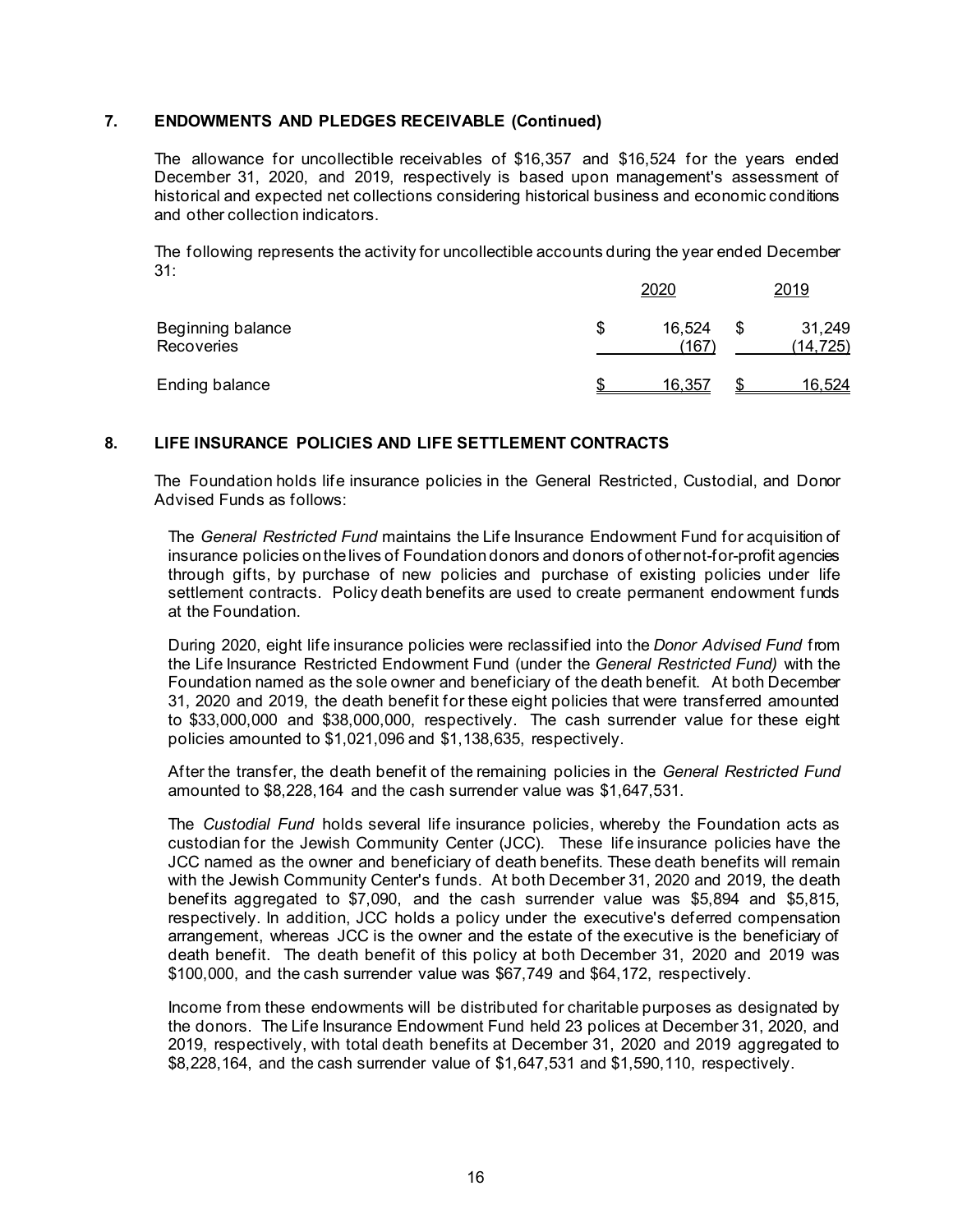## **8. LIFE INSURANCE POLICIES AND LIFE SETTLEMENT CONTRACTS (Continued)**

The *Donor Advised Fund* has three funds that hold life insurance policies on the lives of the donors, with the Foundation named as the sole owner and beneficiary of the death benefit. The death benefit will remain in the Donor Advised Fund. At both December 31, 2020 and 2019, the death benefit was \$1,050,000 and the cash surrender value was \$46,429 and \$39,549, respectively.

## **Life Settlement Contracts**

The Foundation acquires existing, in force life insurance policies by entering into life settlement contracts. Consideration paid for such policies is negotiated based on the market value of the policies. Under the terms of these agreements, the Foundation becomes the owner and sole beneficiary of these policies.

At December 31, 2020 and 2019, life settlement contracts had a carrying value of \$8,641,019 and \$7,530,219, respectively, and death benefits on these contracts amounted to \$14,000,000.

Life insurance premiums estimated to be paid on life settlement contracts (subject to annual review), for the five years subsequent to December 31, 2020 are as follows:

| 2021 | \$ | 1,339,800 |
|------|----|-----------|
| 2022 |    | 1,629,500 |
| 2023 |    | 1,629,500 |
| 2024 |    | 1,629,500 |
| 2025 |    | 1,629,500 |
|      | ፍ  | 7.857.800 |

Premiums paid for life settlement contracts for the years ended December 31, 2020 and 2019 amounted to \$1,997,800 and \$1,670,000, respectively.

## **9. LOANS AND NOTES RECEIVABLE**

The following represents the loans and notes receivable as of December 31:

|                                                                                                                                                                                                                                                                                                                                                                                                                                   | 2020      | 2019            |
|-----------------------------------------------------------------------------------------------------------------------------------------------------------------------------------------------------------------------------------------------------------------------------------------------------------------------------------------------------------------------------------------------------------------------------------|-----------|-----------------|
| Secured working capital credit line to a custodial agency<br>with a maximum borrowing capacity of up to \$4,700,000.<br>The credit line is collateralized by property held by the<br>agency and bears interest at a rate of prime plus 2.5%<br>with a floor of 5% and a cap of 6% annum. Effective<br>January 1, 2017, the credit line agreement was amended<br>to capitalize interest into the principal balance of the loan. \$ | 4,425,048 | \$<br>4,073,257 |
| Secured credit loan to a custodial agency with a maximum<br>borrowing capacity of \$2,100,000. The note requires<br>interest only payments at the prime rate of interest plus<br>4% per annum with principal due upon demand. The<br>loans are collateralized by property held by the                                                                                                                                             |           |                 |
| Foundation.                                                                                                                                                                                                                                                                                                                                                                                                                       | 2,100,000 | 2,100,000       |
| Demand promissory note to a custodial agency. The note<br>requires interest only payments at 5% per annum with                                                                                                                                                                                                                                                                                                                    |           |                 |
| principal due on demand.                                                                                                                                                                                                                                                                                                                                                                                                          | 550,000   | 550,000         |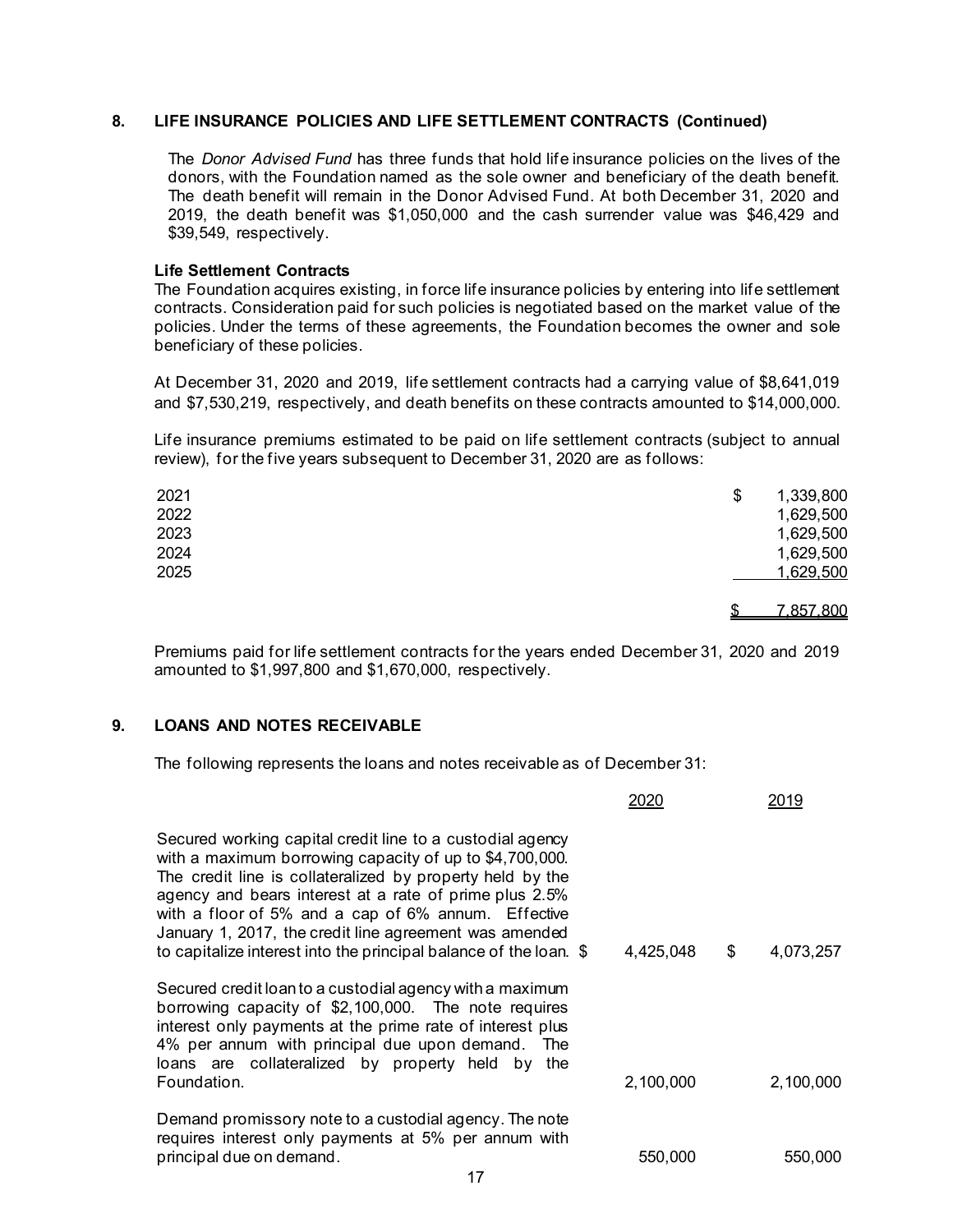## **9. LOANS AND NOTES RECEIVABLE (Continued)**

|                                                                                                                                                                                                                                                                                       | 2020                 | 2019                 |
|---------------------------------------------------------------------------------------------------------------------------------------------------------------------------------------------------------------------------------------------------------------------------------------|----------------------|----------------------|
| Secured credit loan to a custodial agency in an amount<br>not to exceed \$200,000. The note requires interest only<br>payments at the prime rate of interest plus 4% per annum<br>with principal due upon demand. The loans are<br>collateralized by property held by the Foundation. | 200,000              | 200,000              |
| Secured note receivable to a custodial agency with<br>interest only through November 1, 2022 at a rate of one<br>month LIBOR plus 1.75%. Thereafter, amortized over 15<br>years with maturity on November 1, 2027.                                                                    | 300,000              |                      |
| Various educational loans and loans receivable to various<br>custodial agencies with interest rates ranging from<br>interest-free to 5%.                                                                                                                                              | 802,988<br>8,378,036 | 839,529<br>7,762,786 |
| Less: Allowance for uncollectible loans                                                                                                                                                                                                                                               | (22,041)             | (24, 164)            |
|                                                                                                                                                                                                                                                                                       | 8.355.995            | <u>7.738.622</u>     |

The allowance for uncollectible loans receivable is based upon management's assessment of historical and expected net collections considering historical business and economic conditions. Certain loans are collateralized by assets received and held by the Foundation related to the loan.

Estimated collections on loans receivable for the years ending December 31 are as follows:

| 2021       | 7,369,159<br>\$ |
|------------|-----------------|
| 2022       | 42,868          |
| 2023       | 54,477          |
| 2024       | 49,831          |
| 2025       | 41,435          |
| Thereafter | 798,225         |
|            | 8.355.995<br>¢  |

#### **10. FIXED ASSETS**

Fixed assets and accumulated depreciation for the year ended December 31 are as follows:

|                                                                  | 2020                  |      | <u> 2019</u>          |
|------------------------------------------------------------------|-----------------------|------|-----------------------|
| Office furniture and equipment<br>Less: Accumulated depreciation | 501,005<br>(407, 616) | - \$ | 929,467<br>(561, 390) |
|                                                                  | 93.389                |      | 368.077               |

Depreciation expense for the years ended December 31, 2020 and 2019 amounted \$31,385 and \$37,048, respectively.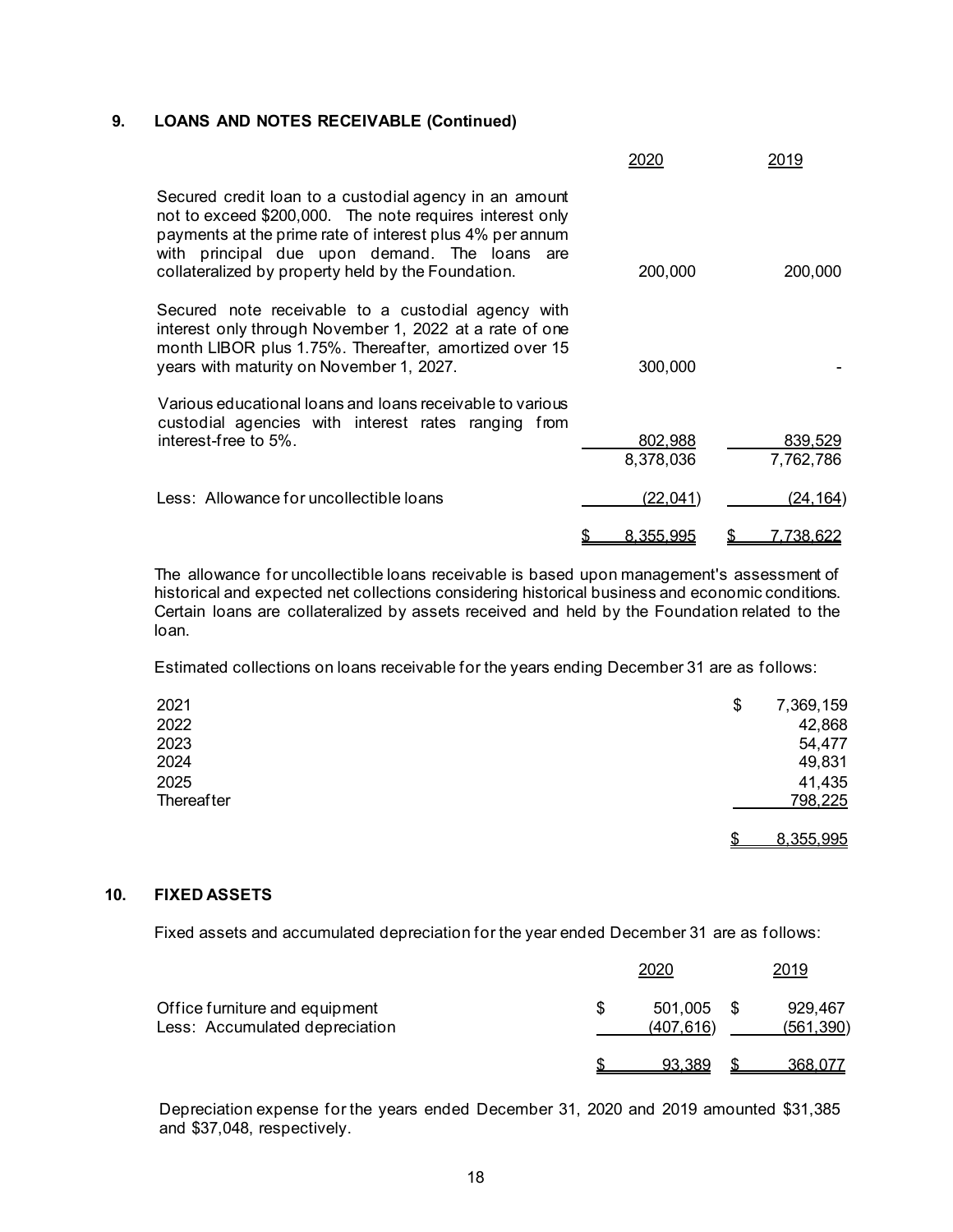## **11. FUNDS HELD ON BEHALF OF OTHER ORGANIZATIONS**

The Foundation for Jewish Philanthropies manages endowment and quasi-endowment funds for various other social service agencies, community organizations, temples, and synagogues. The Foundation provides investment and other fund management services to these organizations, under agreements, which specify charges and fees, where applicable. Since these funds remain under the control of the agencies, they are shown as funds held on behalf of other organizations.

The *Custodial fund* maintains approximately 30 funds for other agencies in the amount of \$39,704,694 and \$32,553,886 as of December 31, 2020 and 2019, respectively.

The *General Restricted fund* maintains over 170 funds in the amount of \$28,051,784 and \$20,445,865 as of December 31, 2020 and 2019, respectively.

The *Charitable Trust fund* maintains one fund in the amount of \$20,400 and \$17,960 as of December 31, 2020 and 2019, respectively.

## **12. LINES OF CREDIT**

The Foundation has two lines of credit with a financial institution. The first line of credit is for general operating funds in the amount of \$1,000,000. The second line of credit for agency borrowing in the amount of \$7,500,000 was entered into during 2020, the purpose of which is to provide short term demand loans to the custodial agencies. Both lines are collateralized by a first security interest in all business assets of the Foundation. At December 31, 2020 there was no borrowing on the general line of credit and there was \$300,000 outstanding on the agency borrowing line of credit. At December 31, 2019, there were no borrowings on either line of credit. The interest rate of the agency borrowing line of credit is a variable per annum rate equal to one-month LIBOR (0.15% as of December 31, 2020) plus 1.25% (1.40% as of December 31, 2020).

#### **13. RETIREMENT PLAN**

The Foundation sponsors a 403(b) plan, which all employees are included as a participant upon date of hire. After reaching the eligibility requirements, the Foundation contributes to the retirement plan at 5% of annual salary for eligible employees, who may also make voluntary additional contributions. Foundation contributions were \$31,983 and \$27,392 for the years ending December 31, 2020 and 2019, respectively

#### **14. ENDOWMENTS**

The Foundation's endowments consist of approximately 100 individual funds, established for a variety of purposes and consisting of both donor restricted endowment funds and endowment funds to be established from the remainder of terminated charitable trusts. The net assets associated with endowment funds are classified and reported based on the existence of donorimposed restrictions.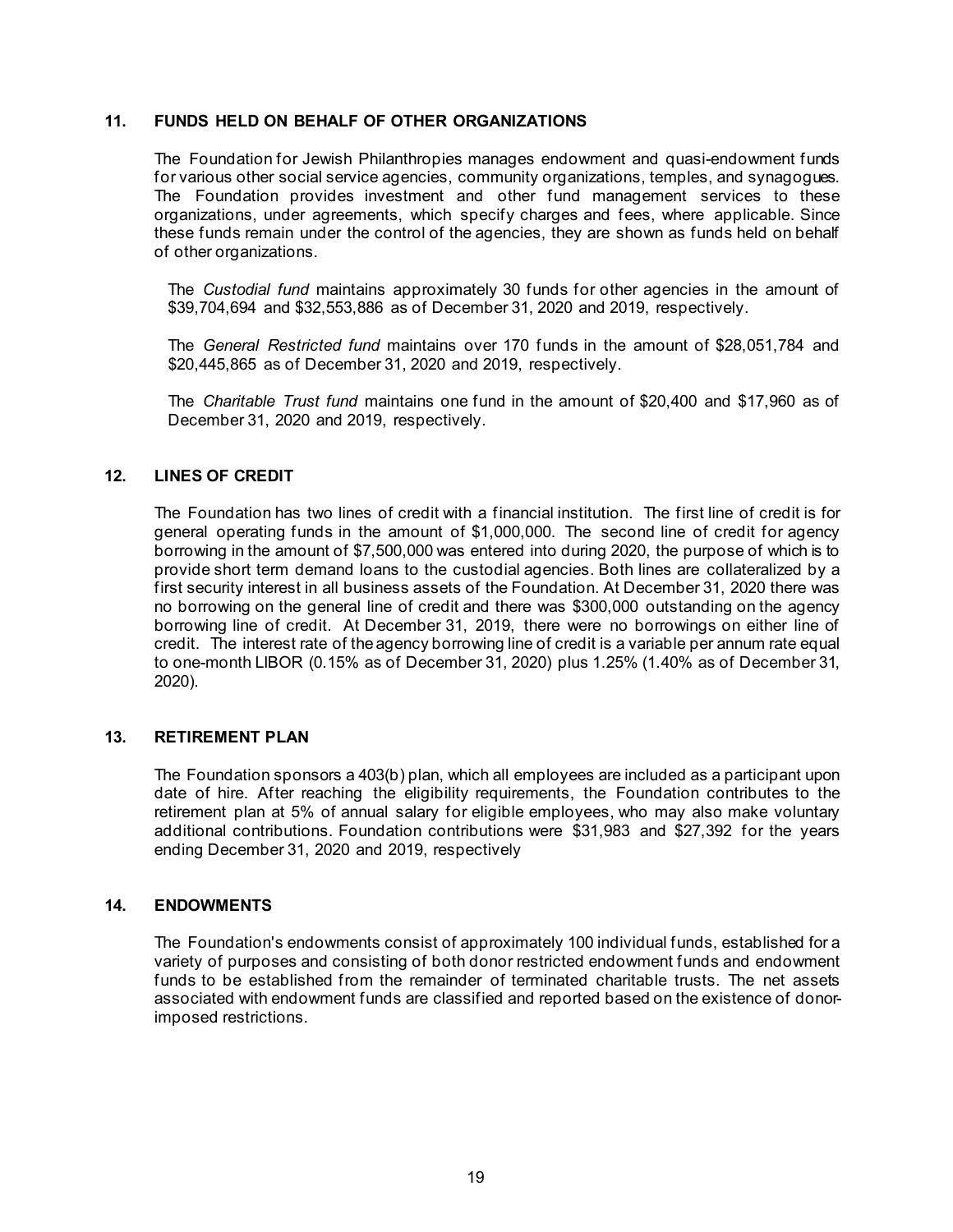## **14. ENDOWMENTS (Continued)**

The Foundation has interpreted New York Prudent Management of Institutional Funds Act (NYPMIFA) which was enacted in September 2010 as requiring the preservation of the fair value of an original, permanently restricted gift as of gift date, absent explicit donor stipulations to the contrary. As a result of this interpretation, the Foundation classifies the following amounts as net assets with donor restrictions in the accompanying financial statements:

- The original value of gifts donated to the permanent endowment;
- The original value of the subsequent gifts to the permanent endowment; and
- Accumulations to the permanent endowment, made in accordance with the direction of the applicable donor gift instrument at the time the accumulation is added to the fund; and
- The actuarial value of charitable trust gifts donated to the permanent endowment.

The remaining portion of the donor restricted endowment fund that is not detailed above is classified as net assets with donor restrictions until those amounts are appropriated for expenditure by the Board of Trustees in a manner consistent with the standard of prudence prescribed by NYPMIFA.

The following is a summary of changes in the Foundation's endowment net assets with donor restrictions for the year ended December 31:

|                                                   | 2020             | 2019         |
|---------------------------------------------------|------------------|--------------|
| Endowment net assets, beginning of the year       | 26,746,067<br>S. | \$22,245,007 |
| Contributions                                     | 145,596          | 1,402,648    |
| Investment return                                 | 2,053,032        | 2,488,125    |
| <b>Distributions</b>                              | (584, 225)       | (495, 442)   |
| Change in value of split interest agreement       | 142,133          | 1,040,873    |
| Remainder trust distribution                      |                  | (41, 406)    |
| Net assets transferred - donor restriction change | (79, 314)        | 106,262      |
| Endowment net assets, end of year                 | 28.423.289       | 26.746.067   |

From time to time, the fair value of assets associated with individual donor restricted endowment funds may fall below the level that either the donor or law requires the Foundation to retain as a fund of perpetual duration. Deficiencies of this nature are reported in net assets without donor restrictions. At December 31, 2020 and 2019, underwater endowments totaled \$0 and (\$844), respectively, and were reported in net assets with donor restrictions.

|                                                                                  |   | 2020 | 2019               |
|----------------------------------------------------------------------------------|---|------|--------------------|
| Fair value of underwater endowment funds<br>Less: Original endowment gift amount | S |      | 35.244<br>(36,088) |
|                                                                                  |   |      |                    |

The Foundation has adopted investment and spending policies for endowment assets that attempt to provide a predictable stream of funding to programs supported by its endowment, while seeking to maintain the purchasing power of the assets against inflation. An additional objective is to maximize total return, in the form of income, capital appreciation or both, consistent with the level of risk taken. Earnings and losses on the investment funds are recorded in the net assets with donor restrictions category in compliance with the restrictions over earnings as specified by the donor or until appropriated for expenditure by the Board of Trustees.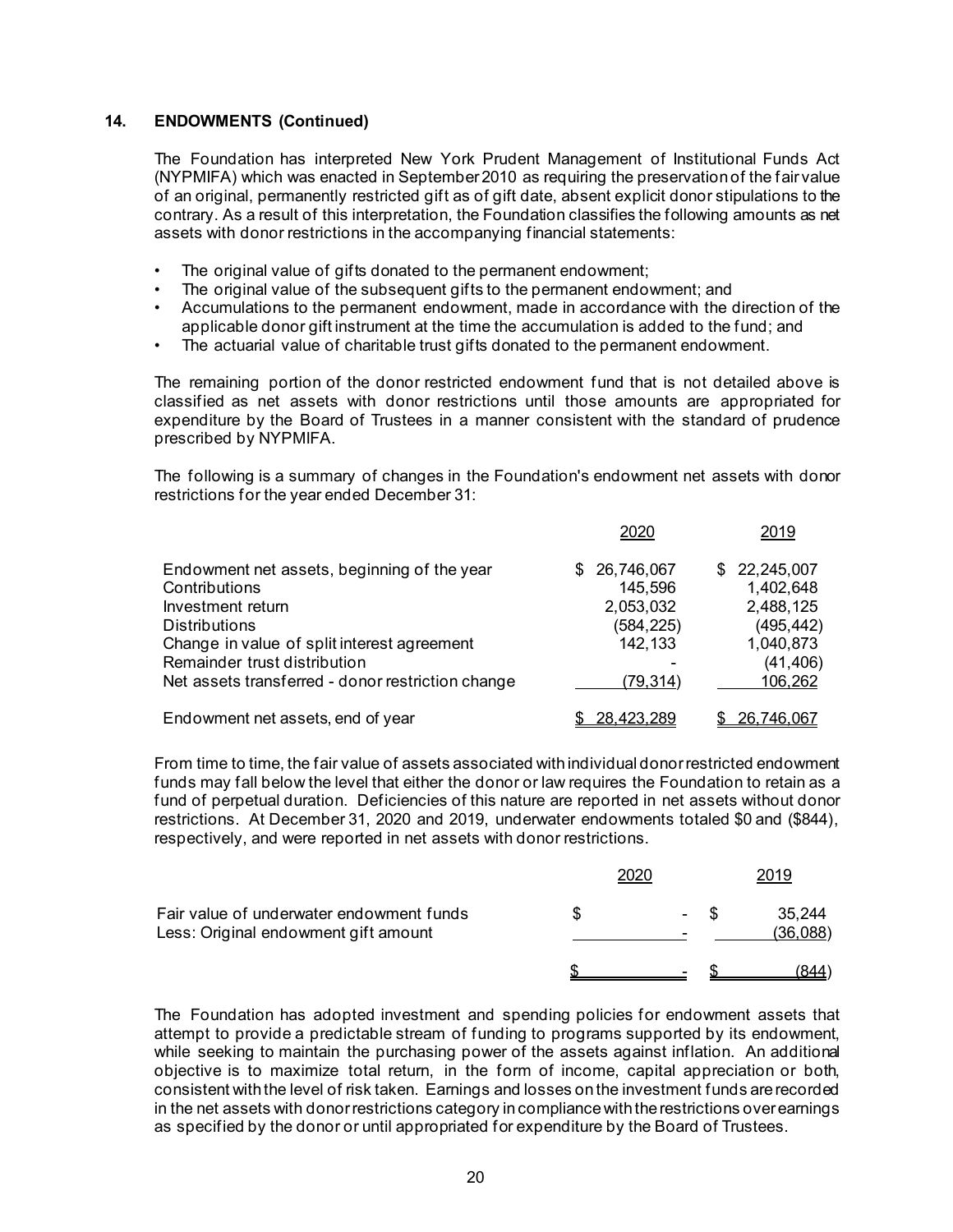## **14. ENDOWMENTS (Continued)**

The Foundation has a policy for grant distributions, depending on the fiscal need for programs supported by its endowment, provided the value of the fund exceeds the historical basis of the original contribution. When net asset fair value of the fund falls below the historical basis of the original contribution, grant distribution is limited to the actual dividend and interest earned in the year prior. The Foundation's policy for grant distributions is in compliance with NYPMIFA, to limit distributions to not exceed 7% of each Endowment funds' fair market value (averaged over a period of not less than the preceding five years) in any year, excluding the funds which grant distributions are governed by the gift instrument. This is consistent with the Foundation's objective to maintain purchasing power and to grow investments of the endowment assets held in perpetuity.

## **15. NET ASSETS WITH DONOR RESTRICTIONS**

Donor restricted net assets at December 31 were restricted for the following:

|                                  | <u> 2020</u> | <u>2019</u> |
|----------------------------------|--------------|-------------|
| Charitable projects and programs | \$12,751,423 | 10,618,602  |
| Split-interest agreements        | 8,682,968    | 8,678,917   |
| Scholarships and academic loans  | 4,442,588    | 5,256,605   |
| Beneficial interest in trust     | 2,055,025    | 1,916,943   |
| Other                            | 491,285      | 275,000     |
|                                  | \$28.423.289 | 26.746.067  |

Net assets released from restrictions during the years ended December 31 included the following:

|                                                                           |   | 2020            | 2019                        |
|---------------------------------------------------------------------------|---|-----------------|-----------------------------|
| Charitable projects and programs<br>Beneficial interest in trust<br>Other | S | 663,539 \$<br>- | 283,371<br>25,385<br>80,424 |
|                                                                           |   | 663.539 \$      | 389.180                     |

## **16. LIMITED LIABILITY COMPANIES**

The Foundation holds real estate through sole ownership interests in three limited liability companies (LLCs). The initial contribution of the LLCs was recorded at appraised value, which approximated fair value, and amounted to \$24,750,000. The purpose of the LLCs is to generate investment income for the Foundation.

The gross rental revenue generated by the LLCs totaled approximately \$1,300,000 for the years ended December 31, 2020, and 2019. The Foundation has a management agreement in place with a property management company to manage each of the properties owned under the three LLC agreements. These services are donated by the property management company and the estimated value of the services is approximately \$27,000 for the years ended December 31, 2020 and 2019.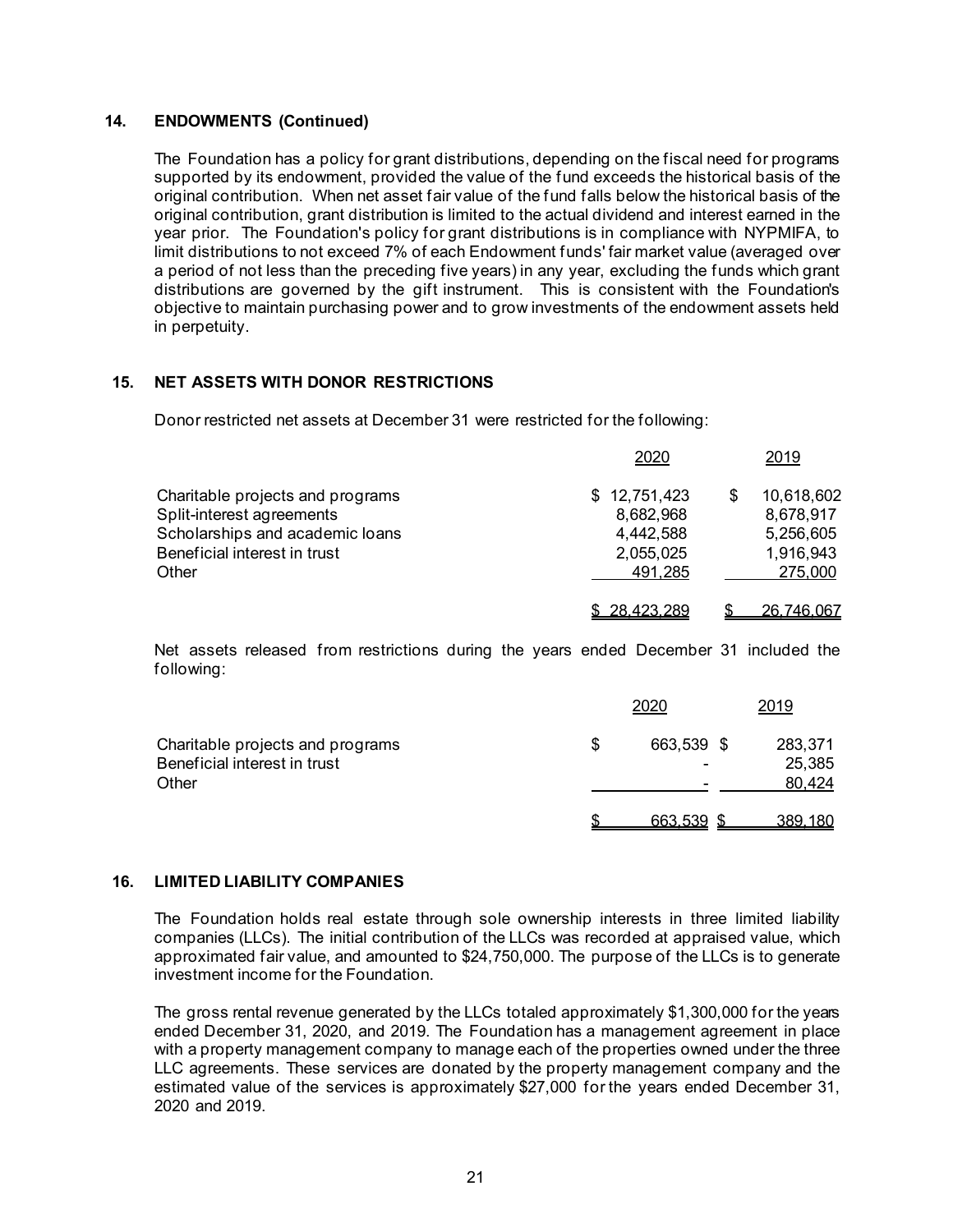## **16. LIMITED LIABILITY COMPANIES (Continued)**

The LLCs' fixed assets and accumulated depreciation for the year ended December 31 is as follows:

|                                                            |   | 2020                                        | <u> 2019</u>                           |
|------------------------------------------------------------|---|---------------------------------------------|----------------------------------------|
| Land<br><b>Buildings</b><br>Less: Accumulated depreciation | S | $1,259,043$ \$<br>23,490,957<br>(2,349,096) | 1,259,043<br>23,490,957<br>(1,761,822) |
|                                                            |   | 22.400.904                                  | 22.988.178                             |

Depreciation expense for the years ended December 31, 2020 and 2019 amounted to \$587,274.

The Foundation leases commercial space to three tenants for varying terms, for which they receive minimum annual rentals.

Future minimum revenues under operating leases are estimated to be as follows:

| 2021       | \$<br>1,046,500 |
|------------|-----------------|
| 2022       | 1,016,525       |
| 2023       | 1,016,525       |
| 2024       | 1,016,525       |
| 2025       | 266,593         |
| Thereafter | 16,535          |
|            |                 |

 $$ 4.379.203$ 

The following represents condensed financial information for the LLCs at December 31:

|                                                          | 2020                        |    | 2019                  |
|----------------------------------------------------------|-----------------------------|----|-----------------------|
| Net book value of properties<br>Liabilities              | \$<br>22,960,172<br>247,125 | S  | 23,576,844<br>283,446 |
| Net equity                                               | 22.713.047                  |    | 23.293.398            |
| Revenues<br>Costs and other expenses                     | \$<br>1,414,101<br>659,451  | \$ | 1,417,200<br>662,136  |
| Operating income                                         | 754.650                     |    | <u>755.064</u>        |
| Distribution to Foundation (eliminated in consolidation) | 1.335.000                   |    | 1.318.000             |

The above information is included in the consolidated financial statements of the Foundation.